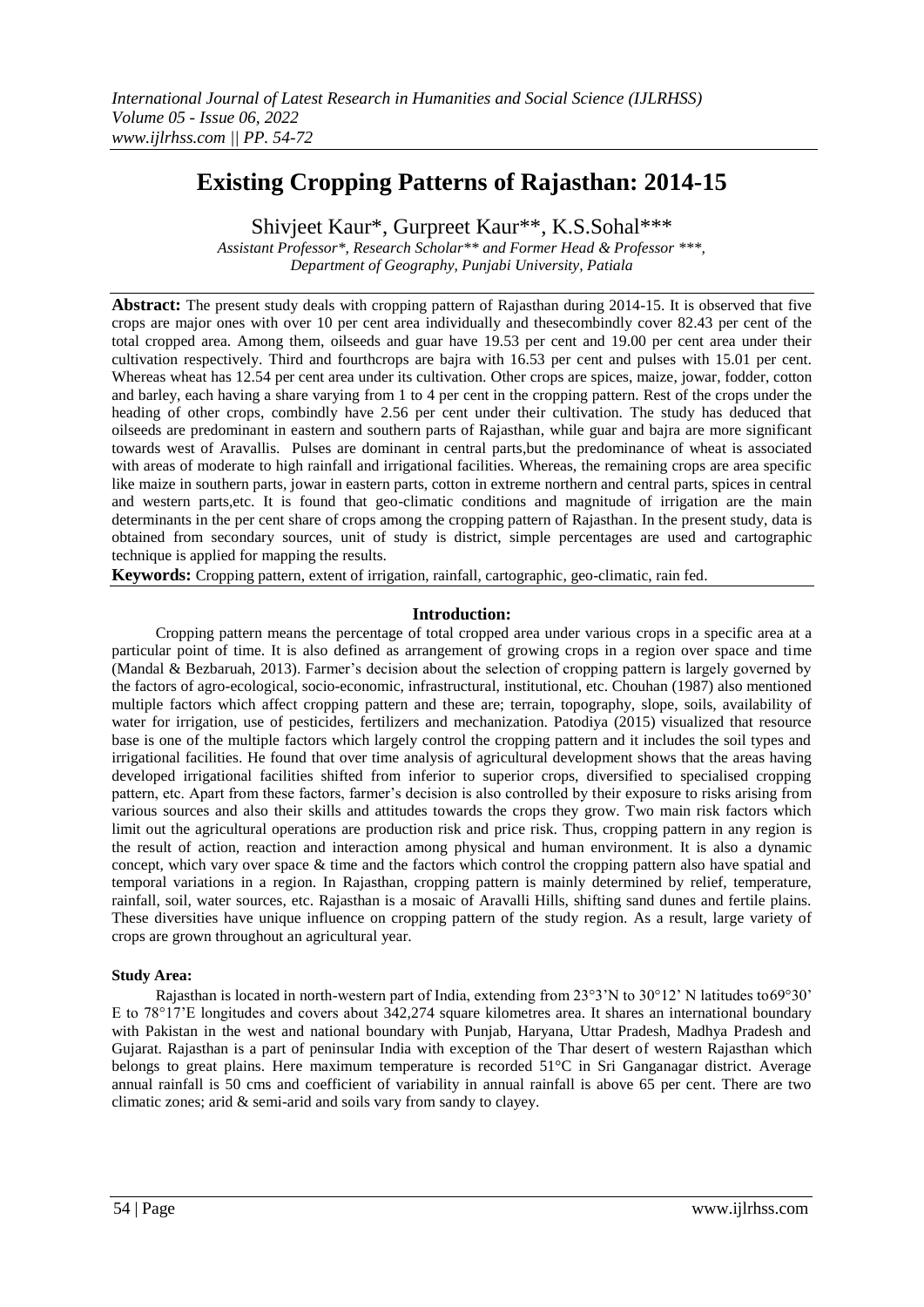

According to 2011 census, total population of Rajasthan is 68,548,347 persons with 35,550,997 males and 32,997,440 females and density of population is 200 persons per square kilometres. There are 33 districts in Rajasthan in 2014-15.

#### **Objectives:**

- (1) To identify the spatial patterns of individual crops.
- (2) To find out factors responsible for the present cropping pattern in Rajasthan.
- (3) To make conclusions.

#### **Hypothesis:**

Cropping pattern of an area is often the product of physical and man-made environment.

#### **Sources of data and methodology:**

In present study secondary data is used which is collected from Agricultural Statistics of Rajasthan. Three year's averages are taken for 2014-15 i.e. 2013-14,2014-15 and 2015-16. District is selected as unit of study. Simple percentages are used for deriving the results, tables & choropleth maps are prepared for representing the results.

#### **Discussion and Results:**

Cropping patterns of Rajasthan are discussed below;

#### **Overall cropping patterns of Rajasthan (2014-15):**

The synoptic view of fig. 1and table. 1show that bajra, guar, pulses, oilseeds and wheat are the major crops during 2014-15 and combindly occupy 82.66 per cent area of the total cropped area of Rajasthan. Oilseeds are first ranking crop which cover 19.76 per cent area followed by guar with percentage of 19.00. The third major crop is bajra, which registers 16.35 per cent of the gross cropped area. In case of Pulses, the absolute area under its cultivation is 38,439,48 hectares which contains 15.01 per cent of the total cropped area. The next crop is Wheat which is an important cereal crop and comprises 12.54 per cent of the gross cropped area. Maize cultivation covers 3.52 per cent of the total cropped area and ranked sixth in the cropping system of Rajasthan.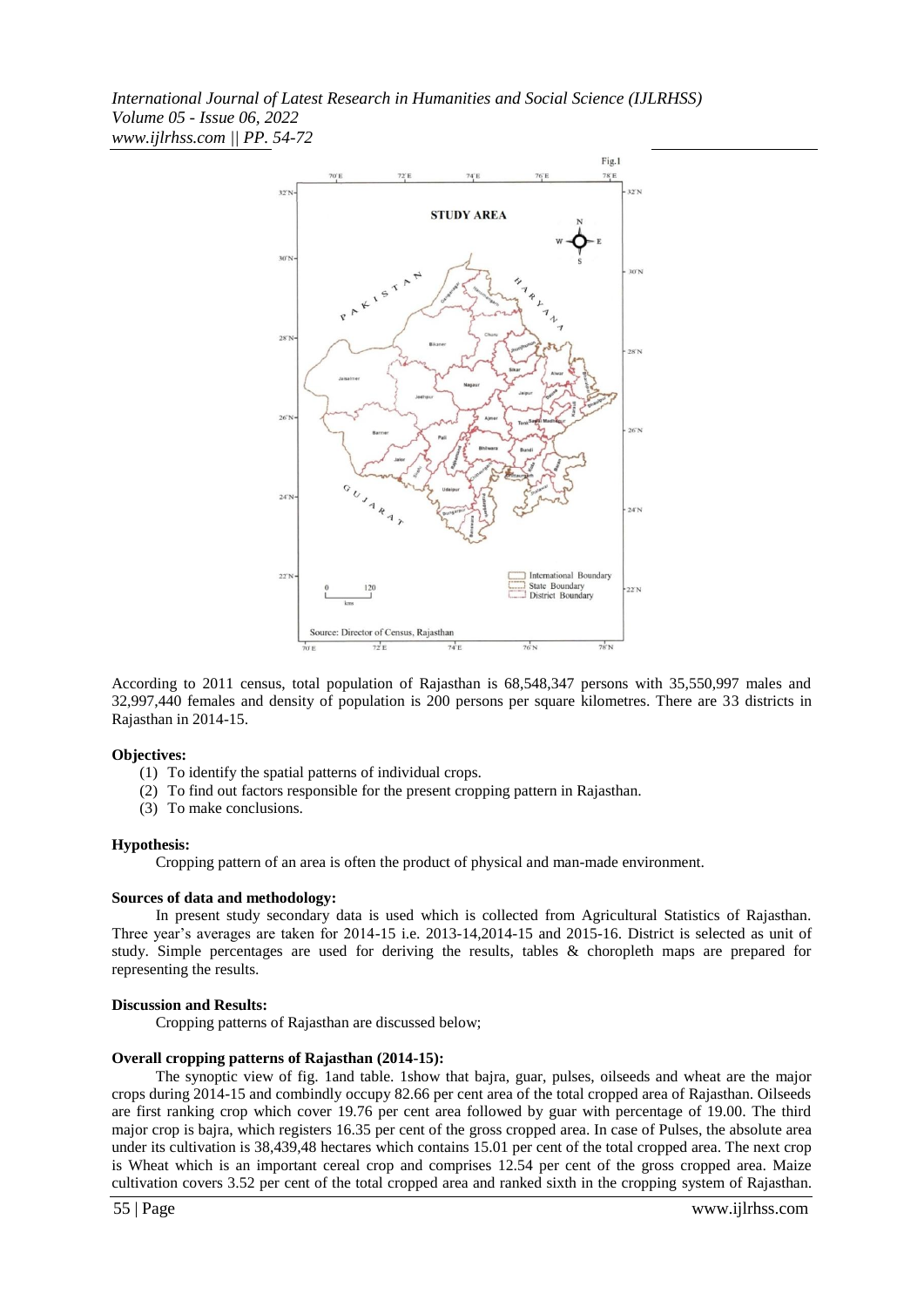# *www.ijlrhss.com || PP. 54-72*

Spices, jowarand cotton have 3.50 per cent ,2.44 per cent and 1.80 per cent of the total cropped area respectively. Whereas area under barley is 1.08 per cent. Remaining other crops such as rice, fruits, vegetables, sugarcane, etc. which have less than 1 per cent area under their cultivationeach and are under the other crops head. By observing the overall cropping pattern of Rajasthan in 2014-15, it is concluded that food crops and fodder crops occupy the major part of the study region and are cultivated on commercial scale.

## **Overall Cropping patterns: 2014-15**

| anie |  |
|------|--|
|      |  |

| Crops <sub>1</sub> | Percent of T.C.A |
|--------------------|------------------|
| <b>Oilseeds</b>    | 19.53            |
| Guar               | 19.00            |
| Bajra              | 16.35            |
| <b>Pulses</b>      | 15.01            |
| Wheat              | 12.54            |
| <b>Spices</b>      | 3.52             |
| <b>Maize</b>       | 3.50             |
| Jowar              | 2.45             |
| Fodder             | 2.44             |
| <b>Cotton</b>      | 1.80             |
| <b>Barley</b>      | 1.08             |
| <b>Rice</b>        | 0.71             |
| <b>Others</b>      | 1.85             |

Source: Agricultural Statistics of Rajasthan

#### **Spatial Patterns of Oilseeds:**

Traditionally, Oilseed crops are the mainstay of agricultural economy of India. It refers to the seeds of different plant species from which valuable oil is obtained. Oil mined from these crops is used as a raw material for manufacturing industries and is also an important part of diet. For this purpose, a wide variety of oilseed crops are grown namely mustard, soybean, sesame, groundnut, linseed, sunflower, etc. which are grown in different agro climatic regions and it is supported by Swain in his study (2013). For instance, rape seed and mustard blossoms healthy on loamy to sandy loam soils whereas, groundnut and sesame thrives well on sandy loam and loamy soils with good drainage. Rajasthan has rich agro-ecologically diversity and as a result ideally suitable for growing all oilseed crops(jha,et.al,2012). In Rajasthan, oilseeds are grown throughout the year. Such as Soybean and groundnut are the main kharif crops, while, taramira and rapeseed-mustard are significant rabi crops (kumar& Kumar, 2018).

Oilseeds are very important in the study region during 2014-15. They occupy 19.53 per cent area of the total cropped area and hold first rank in the cropping pattern of Rajasthan. Oilseeds are grown almost in all districts of the state but are noted highest of 53.66 per cent in S.Madhopur district and lowest of 3.48 per cent in Barmer district. Fig. 2 is prepared for showing their spatial distribution and it portrays following three categories;

## **Areas of high per cent share of oilseeds cultivation (> 20 per cent);**

It covers 16 districts which comprisesof 48.48 per cent of the total occurrences. It has two belts and first belt constitutes the eastern parts including the districts of Alwar, Bharatpur, Dausa, Karauli, S. Madhopur, Dhaulpur, Kota, Bundi, Jhalawar, Baran and Tonk. Here the per cent share of oilseeds cultivation varies between53.66 per cent in S.Madhopur district to 22.77 per cent in Jalore district.

Reasons responsible for high share of cultivation are alluvial soils with mixture of stones because these areas fall in eastern Rajasthan plains with Hadoti plateau, moderate to high rainfall, moderate to high extent of irrigation, etc. Here, farmers prefer to grow oilseeds on low land areas and wheat on highlands, as a result, this belt has high concentration of both wheat and oilseeds cultivation in rabi season. Second belt is having the districts of Jalore, Pali and Sirohi owing to favourable geo- climatic conditions for oilseeds cultivation especially during rabi season.

## **Areas of medium share of oilseeds cultivation (10-20 per cent);**

Eight districts form this category and constitute 24.24 per cent of the total occurrences. It is well scattered in central parts of the study region including one small patch of northern Rajasthan. It covers the districts of Ganganagar, Sikar, Jhunjhunu, Dausa, Jaipur, Bhilwara, Nagaur, Jodhpur and Ajmer. Except Ganganagar district, rest of the districts are having very low extent of irrigation, inadequate rainfall and sandy to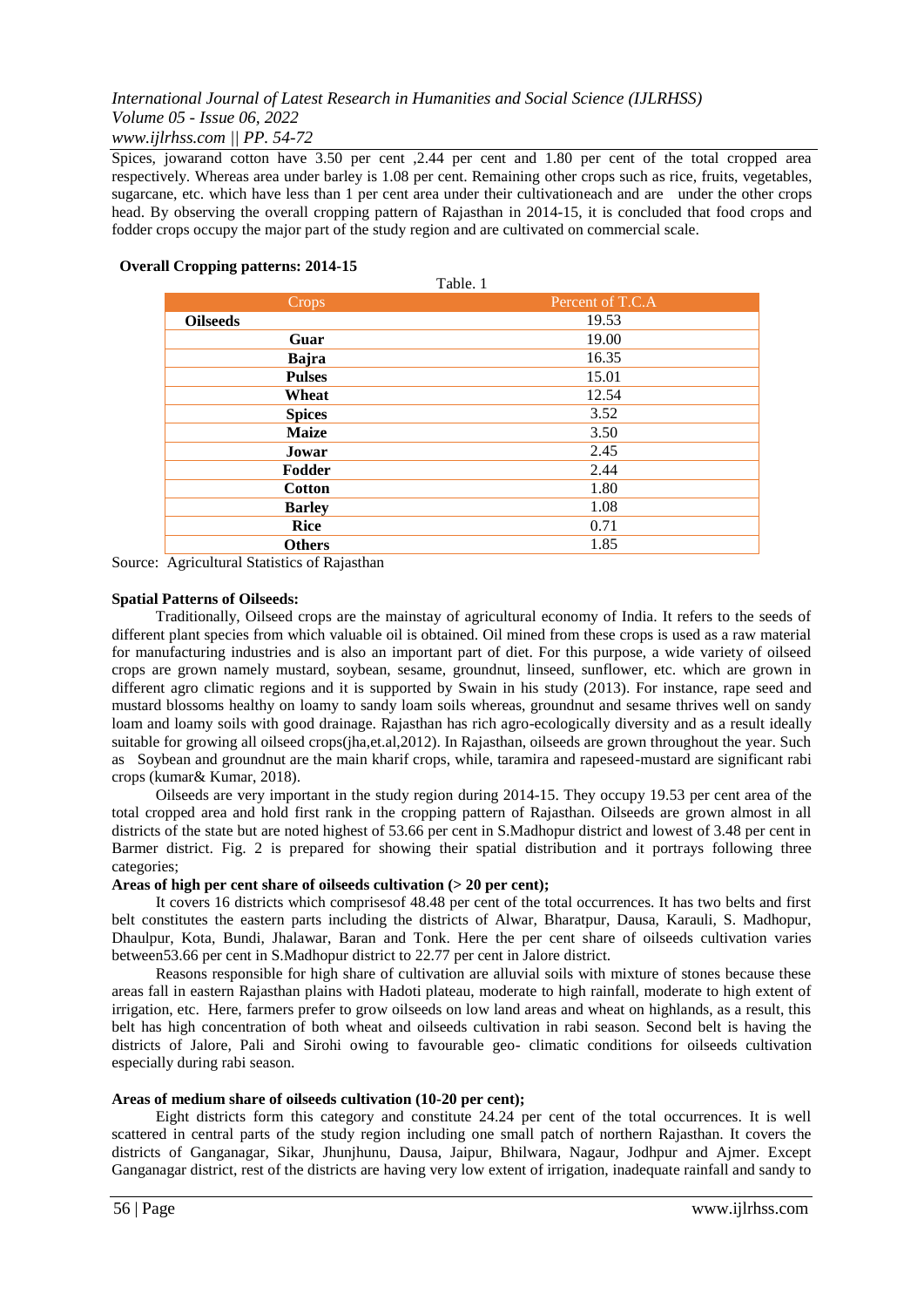*www.ijlrhss.com || PP. 54-72*

sandy loam soils, existence of Aravallis, and predominance of wheat, etc. which lead to moderate share of oilseeds crops. In district of Ganganagar, farmers prefer to grow more assured crops such as wheat and pulses which fetch assured and higher economic returns as compare to oilseeds, which resulted into moderate share of oilseeds.



Source: Agricultural Statistics of Rajasthan

# **Areas of low share of oilseeds cultivation (< 10 per cent);**

This category of low share comprises two belts, lying in the north-western and southern parts of Rajasthan. First belt covers five districts namely; Barmer, Jaisalmer, Bikaner, Churru and Hanumangarh. These districts lay mostly west of the Aravallis,forming part of the Thar desert. Here, high temperature, low and scanty rainfall,coarse sandy to sandy loam soils, frequent occurrences of sand dunes, low extent of irrigation, predominance of drought prone crops, etc. are mainly responsible for low share of oilseeds cultivation. Second belt of this category includes four districts of Rajasmand, Udaipur, Dungarpur and Banswara. Here, owing to favourable geo-climatic conditions supplemented with developed irrigation and agricultural infrastructure, farmers prefer to grow corps of high and assured economic returns such as wheat during winters and maize & rice during summers in place of oilseeds. Hence, low share of oilseeds is noted.

# **Spatial Patterns of Guar:**

It is a leguminous crop and also called cluster bean due to the arrangement of pods in clusters. It is a native crop of Indian Subcontinent and primarily cultivated in warm to hot arid zone of India because of its tolerance to warm and dry climatic conditions (Yadav & Shalendra, 2014). The ideal temperature for guar crop ranges between 30°c to 38° c though can survive even up to 45° c temperature and blossoms well on light textured sandy to sandy loam soils with 20 to 40 cm average annual rainfall. Sharma, et.al (2014) also mentioned that due to its significant qualities such as potentiality to survive in dry  $\&$  warm climatic conditions, low input requirements, soil building properties, various industrial applications, etc. thus, these qualities helped it to gain a significant position in the cropping patterns of arid and semi-arid regions.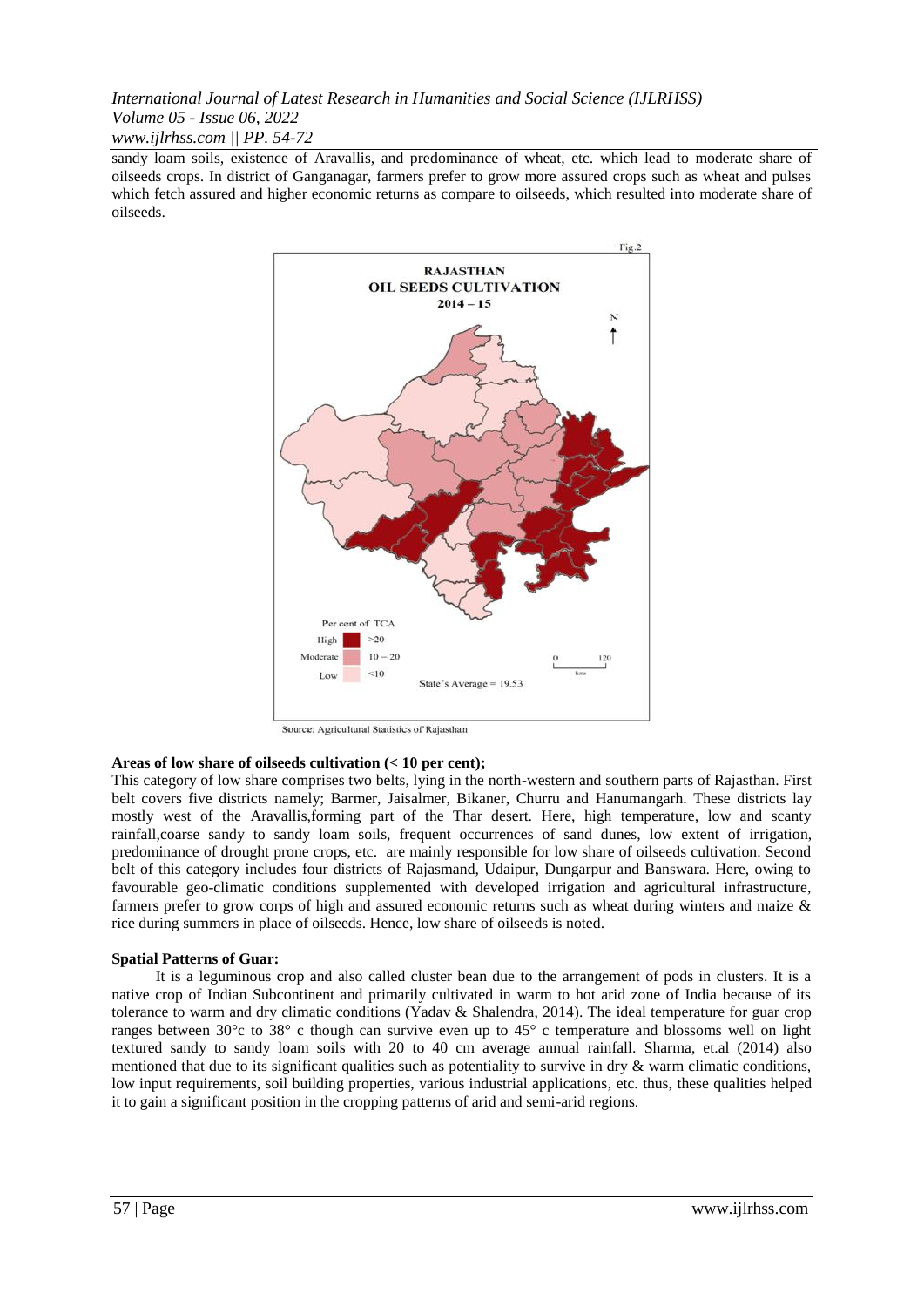| Cropping patterns of Rajasthan: 2014-15 |                |                      |                |              |               |                       |                 |         |       |                              |
|-----------------------------------------|----------------|----------------------|----------------|--------------|---------------|-----------------------|-----------------|---------|-------|------------------------------|
| <b>Districts</b>                        | <b>Jowar</b>   |                      | <b>Maize</b>   | <b>Wheat</b> | <b>Pulses</b> |                       | <b>Oilseeds</b> | fodders | Guar  | Table no. 2<br><b>Others</b> |
| Ajmer                                   | 20.88          | <b>Bajra</b><br>9.89 | 4.60           | 7.93         | 29.49         | <b>Spices</b><br>1.52 | 9.60            | 3.98    | 3.49  | 8.62                         |
| <b>Jaipur</b>                           | 3.54           | 28.48                | 0.21           | 14.58        | 18.81         | 0.39                  | 15.56           | 3.51    | 6.09  | 8.83                         |
| Dausa                                   | 1.30           | 35.99                | 0.11           | 25.78        | 4.30          | 0.11                  | 23.01           | 3.27    | 3.90  | 2.23                         |
| <b>Tonk</b>                             | $\overline{9}$ | 6.78                 | 1.52           | 10.31        | 18.02         | 0.56                  | 47.57           | 2.97    | 1.43  | 1.84                         |
| <b>Sikar</b>                            | $\mathbf{0}$   | 39.03                | $\overline{0}$ | 13.57        | 12.74         | 1.47                  | 11.29           | 0.25    | 15.04 | 6.61                         |
| Jhunjhunu                               | $\overline{0}$ | 34.14                | $\mathbf{0}$   | 13.06        | 17.26         | 1.24                  | 11.94           | 2.08    | 17.82 | 2.46                         |
| <b>Nagaur</b>                           | 4.21           | 24.30                | $\mathbf{0}$   | 4.37         | 31.29         | 4.23                  | 10.01           | 1.44    | 13.12 | 7.03                         |
| Alwar                                   | 3.09           | 28.89                | 0.49           | 24.50        | 1.59          | 0.09                  | 27.56           | 2.71    | 5.96  | 5.12                         |
| <b>Bharatpur</b>                        | 4.99           | 18                   | $\mathbf{0}$   | 26.73        | 0.95          | 0.02                  | 34.65           | 4.60    | 5.88  | 4.06                         |
| <b>Dhaulpur</b>                         | 0.08           | 33.53                | $\overline{0}$ | 26.06        | 0.89          | 0.04                  | 27.32           | 7.27    | 0.78  | 4.03                         |
| S.Madhopur                              | 0.13           | 15                   | 0.11           | 18.81        | 4.60          | 0.98                  | 53.66           | 3.46    | 1.98  | 1.27                         |
| Karauli                                 | $0.08\,$       | 38.38                | $0.02\,$       | 25.60        | 3.22          | 0.03                  | 30.90           | 0.09    | 0.70  | 0.98                         |
| <b>Bikaner</b>                          | $0.01\,$       | 4.85                 | $\mathbf{0}$   | 5.82         | 21.63         | 1.42                  | 9.95            | 1.38    | 53.26 | 1.68                         |
| Churru                                  | $\mathbf{0}$   | 20.46                | $\overline{0}$ | 2.20         | 36.99         | 0.99                  | 5.87            | 0.38    | 32.14 | 0.97                         |
| <b>Jaisalmer</b>                        | 0.25           | 8.78                 | $\mathbf{0}$   | 1.27         | 14.40         | 3.55                  | 7.56            | 1.89    | 59.73 | 2.57                         |
| Ganganagar                              | $\mathbf{0}$   | 0.16                 | $\overline{0}$ | 20.41        | 7.04          | 0.40                  | 17.06           | 2.82    | 41.52 | 10.59                        |
| Hanumangarh                             | $\overline{0}$ | 2.52                 | $\mathbf{0}$   | 19.51        | 9.42          | $0.04\,$              | 9.10            | 2.44    | 42.35 | 14.62                        |
| Jodhpur                                 | 3.39           | 26.80                | $\mathbf{0}$   | 4.16         | 15.33         | 9.58                  | 18.31           | 1.89    | 15.86 | 4.68                         |
| <b>Barmer</b>                           | 0.28           | 44.19                | $\overline{0}$ | 0.78         | 14.64         | 6.96                  | 3.58            | 3.39    | 23.68 | 2.50                         |
|                                         |                |                      | $\mathbf{0}$   | 4.11         | 13.04         |                       | 22.77           | 2.43    | 10.74 | 2.17                         |
| <b>Jalore</b>                           | 0.73           | 33.81                |                |              |               | 10.20                 |                 |         |       |                              |
| Pali                                    | 13.76          | 7.55                 | 1.90           | 7.09         | 23.04         | 3.01                  | 26.52           | 4.18    | 8.23  | 4.62                         |
| <b>Sikar</b>                            | 1.50           | 5.40                 | 10.62          | 15.04        | 4.38          | 3.44                  | 43.02           | 3.65    | 10.66 | 2.29                         |
| Kota                                    | 0.36           | 0.01                 | 1.02           | 26.33        | 2.86          | 13.94                 | 49.55           | 2.40    | 0.10  | 4.03                         |
| <b>Baran</b>                            | 0.03           | 0.15                 | 1.26           | 26.33        | 2.89          | 11.31                 | 51.66           | 4.04    | 0.05  | 2.28                         |
| <b>Bundi</b>                            | 0.02           | 0.30                 | 6.54           | 32.46        | 13.99         | 1.02                  | 34.09           | 3.82    | 0.32  | 8.01                         |
| <b>Jhalawar</b>                         | 0.15           | $\overline{0}$       | 4.65           | 16.62        | 5.98          | 17.22                 | 49.42           | 2.93    | 0.02  | 3.01                         |
| <b>Banswara</b>                         | 0.08           | 0.02                 | 35.79          | 24.30        | 8.62          | 0.10                  | 9.98            | 8.29    | 0.06  | 12.76                        |
| Dungarpur                               | 0.19           | 0.02                 | 36.13          | 23.28        | 14.32         | 0.21                  | 9.60            | 3.73    | 1.06  | 11.46                        |
| <b>Udaipur</b>                          | 2.23           | $0.01\,$             | 51.20          | 21.33        | 6.45          | 0.29                  | 7.43            | 1.53    | 4.08  | 5.45                         |
| Partapgarh                              | 0.01           | $\overline{0}$       | 15.34          | 17.59        | 9.99          | 4.37                  | 43.09           | 4.38    | 0.03  | 2.81                         |
| <b>Bhilwara</b>                         | 5.64           | 0.33                 | 24.42          | 18.28        | 17.54         | 0.70                  | 12.42           | 3.25    | 6.12  | 11.30                        |
| Chittaurgarh                            | 1.98           | $\overline{0}$       | 19.16          | 23.77        | 2.29          | 4.26                  | 32.83           | 5.77    | 0.32  | 8.12                         |
| Rajasmand                               | 5.79           | 0.23                 | 45.76          | 22.60        | 2.50          | 1.23                  | 5.28            | 3.43    | 3.39  | 9.79                         |
| Rajasthan                               | 2.44           | 16.35                | 3.50           | 12.54        | 15.01         | 3.52                  | 19.53           | 2.44    | 19    | 4.96                         |

Source: Agricultural Statistics of Rajasthan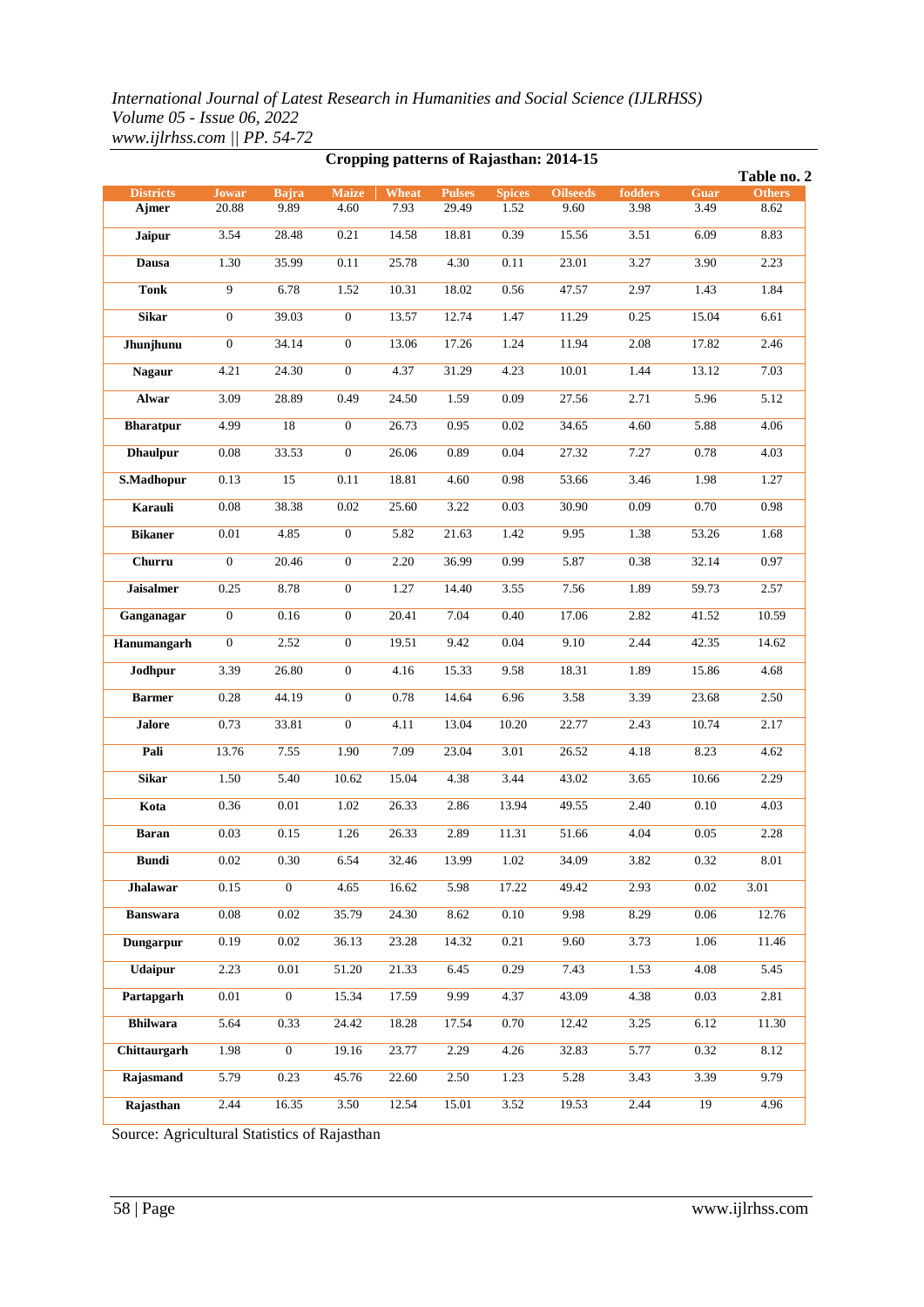Basically it is a kharif crop which is sown with the onset of monsoons in June/July months and harvested in October/November months. In Rajasthan guar is a significant crop in the arid and semi-arid parts, because of its potentiality to survive in such geo climatic conditions. Guar is widely spread in the study region with heterogeneous spatial pattern, covering 19.00 per cent area of the total cropped area. Its concentration is recoded lowest of 0.02 in Jhalawar district while



Source: Agricultural Statistics of Rajasthan

highest of 59.73 per cent in Jaisalmer district. To know the responsible reasons for its spatial pattern fig. 3 is mapped which depicts following four categories;

# **Areas of high concentration (> 20 per cent):**

This category has one belt covering the extreme north-western part of Rajasthan and comprises 18.18 per cent of the total occurrences. There are 6 districts in this belt namely; Barmer, Jaisalmer, Bikaner, Ganganagar, Churru and Hanumangarh which mainly belong to arid climatic region. Here high temperature, low rainfall, moderate to low irrigational facilities, moderate to low developed agricultural infrastructure, etc. make it difficult to grow water intensive and semi-arid crops. Thus, famers prefer to grow drought resistant and assured crops such as bajra and guar, butguar occupies high per cent share as compared to bajra because of its higher economic returns and consequently share of guar has more than 20 per cent.

## **Areas of moderate concentration (10-20 per cent):**

It comprises one continuous belt and one small patch. This category lies between high and low categories of guar cultivation and has 6 districts namely; Sirohi, Pali, Jodhpur, Nagaur, Sikar and Jhunjhunu. Here, bajra and kharif oilseeds are grown as major crops, occupying more than 20 per cent area under their cultivation. Whereas guar has 10 to 20 per cent area under its cultivation and cultivated as secondary crop. Hence, moderate share of guar is noted.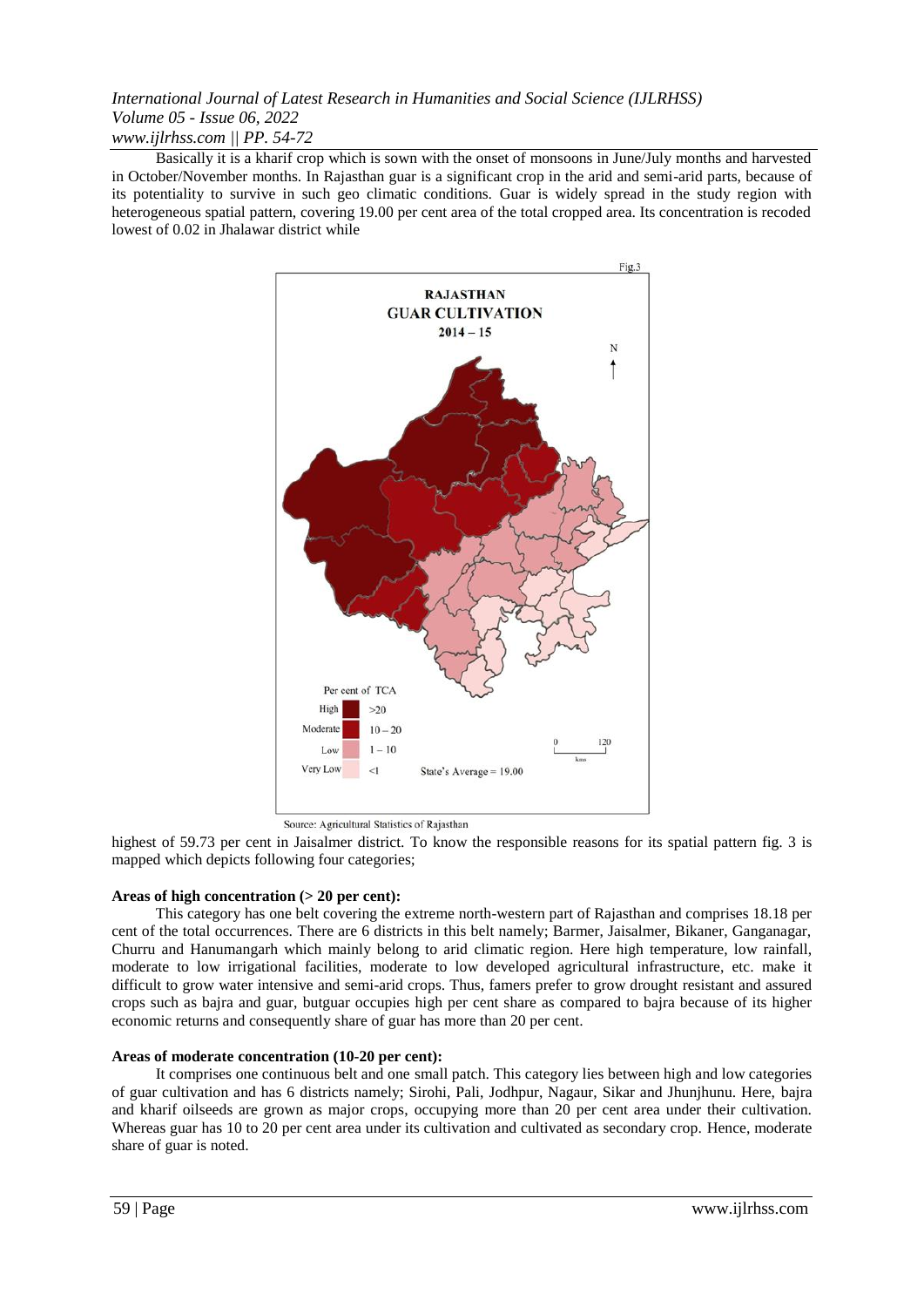## **Areas of low concentration (1-10 per cent):**

12 districts out of 33 fall in this category which is found in a one uninterrupted belt and these districts are Dungarpur, Udaipur, Rajasmand, Pali, Ajmer, Bhilwara, Jaipur, Alwar, Dausa, Bharatpur, Tonk and S.Madhopur. This belt covers mainly the areas of comfortable temperature due to existence of Aravallis, high rainfall supplemented by high extent of irrigation and developed agricultural infrastructure. Here, owing to these above mentionedfactors,farmers prefer to grow crops with high monetary and marketing value such as rice (on low lands) and maize (on high lands) especially in districts of Aravalli zone. While in remaining districts of this belt, farmers give more importance to cultivation of kharif oilseeds and bajra and consequently low concentration of guar crop is found.

## **Very low concentration of guar crop (< 1 per cent):**

Remaining 9 districts covering the extreme south-eastern part of Rajasthan with some exceptions are included in this category. These districts are Banswara, Partapgarh, Chittaurgarh, Jhalawar, Kota, Baran, Bundi, Karauli and Dhaulpur which encompasses 27.27 per cent of the total occurrences. Owing to hightemperature, high rainfall with high extent of irrigation and predominance of maize and kharif oil seeds, concentration of guar crop is noticed very low i.e. less than 1 per cent.

## **Spatial Patterns of Bajra:**

Bajra is widely recognized as Pearl millet which belongs to *Gramineae* family and was originated in Africa. Later on about 4000 years ago, it was introduced in India. It is coarse grain crop, referred as inferior staple nourishment of economically poor people (Sharma & Pagaria,2020). Bajra is prime source of food in arid and semi-arid regions and is not only used for humans, but an important source of fodder and forage for livestock. It is a Kharif crop which is generally seeded between May and September and reaped between October and February/March. It is further supplemented by Singh &Joshi, (1988) that onset of monsoon is the best time for its seeding. In dry regions lack of required moisture on seeding time becomes the restrictive factor for growing of a bumper crop. Bajra can bear drought to a greater extent, because of its forbearance to challenging growing conditions(Shah,et.al,2020). It also has an exceptional photosynthetic mechanism ensuring efficient transfer of energy from leaves to grains. Bajra crop has a potentiality to survive with 20-75 cm annual rainfall. The best temperature range for bajra crop is  $20^{\circ}$  c to  $30^{\circ}$  c and develops well in areas with high diurnal temperature range. It can be grown in variety of soils including light sandy soils, black, red soils, etc.(kumar,2014). This crop cannot survive in water logging and acidic soils. In Rajasthan bajra is particular predominant cereal crop in arid and semi-arid regions of Rajasthan.

Area under bajra cultivation is 16.35 per cent of the total cropped area in 2014-15. This average figure of 16.35 per cent is not homogenously distributed throughout the study region, it is noted lowest of 0.001 per cent in Partapgarh district and highest of 44.19 per cent in Barmer district. Figure. 4 is mapped to explain spatial variations in bajra cultivation and it portrays three categories which are discussed below;

## **Areas of high per cent share of bajra cultivation (> 20 per cent);**

Twelve districts form this category with 36.36 per cent of the total occurrences of Rajasthan. It has one continuous belt which runs from south-west to north-east comprising the districts of Jalore, Barmer, Jodhpur, Nagaur, Sikar, Churru, Jhunjhunu, Jaipur, Alwar, Dausa, Dhaulpur and Karauli. Due to arid to semi-arid climatic conditions, coarse sandy and sandy loam soils, low to moderate extent of irrigation, etc. farmers prefer to grow bajra crop. Moreover, these adverse climatic conditions do not allow the farmers to sow either rice or maize crop in kharif season which is also another reason for its high share in the cropping pattern.

## **Areas of moderate per cent share of bajra cultivation (5 to 20 per cent);**

This category comprises one linear belt and two small patches. First belt includes five districts namely Sirohi, Pali, Ajmer, Tonk and S.Madhopur. Low to moderate rainfall, sandy loam soils with moderately developed irrigational facilities, presence of Aravallis, predominance of oilseeds, pulses and spices, etc. become responsible for moderate per cent share of bajra cultivation. In the case of Bharatpur district, famers prefer to cultivate more area under oilseeds and pulses because of favourable geo-climatic conditions for these crops also. Whereas with respect of the remaining patch of this category i.e. Jaisalmer district scenario is opposite. Here, owing to arid climatic conditions with less developed irrigational facilities famers prefer to grow guar in more area than bajra because of higher economic return from the farmer which leads to moderate share of bajra crop.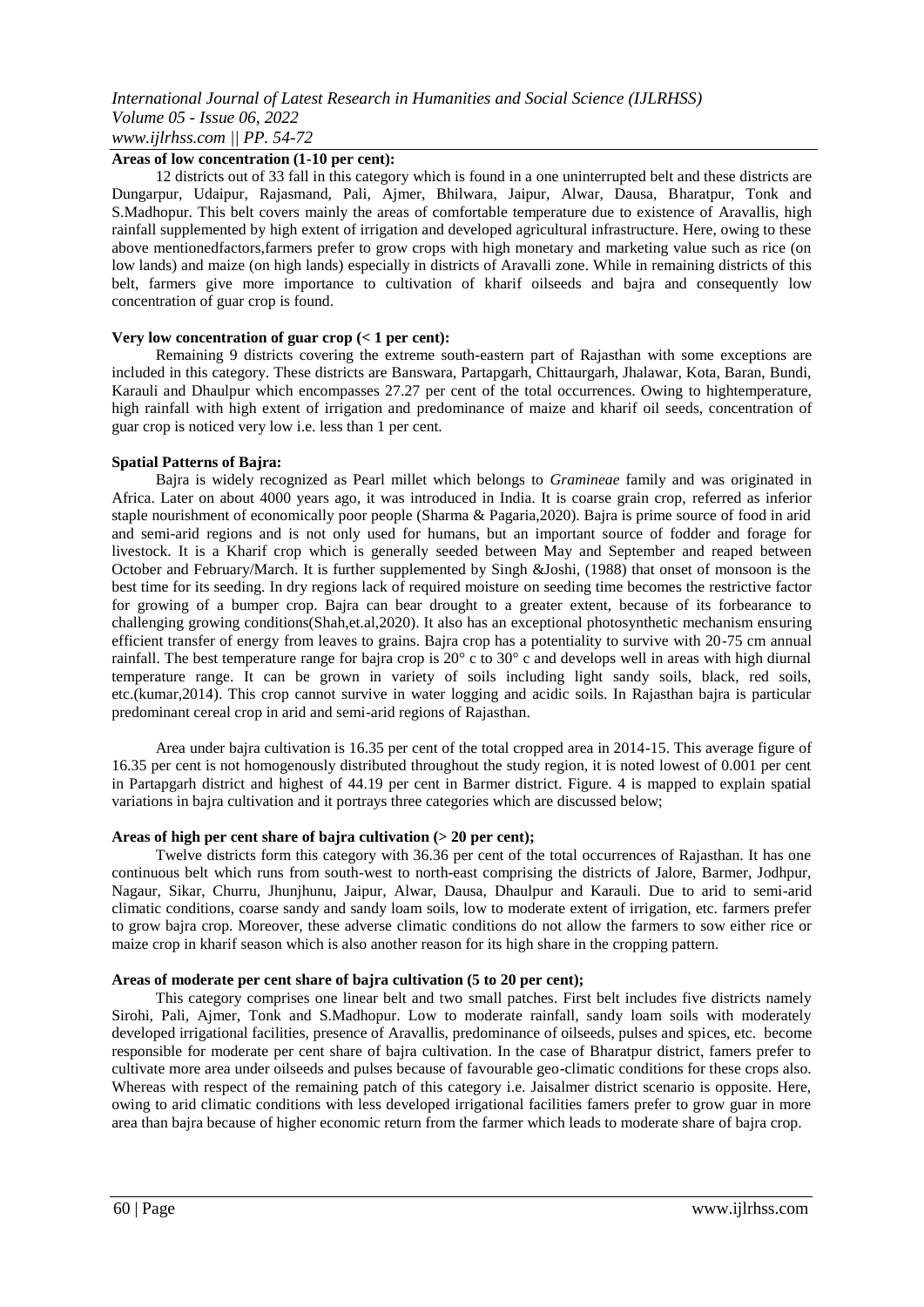

Source: Agricultural Statistics of Rajasthan

#### **Areas of low per cent share of bajra cultivation (< 5 per cent);**

It has two belts accounting 42.42 per cent of the total occurrences. Firstbelt includes 11 districts namely; Rajasmand, Udaipur, Bhilwara, Bundi, Kota, Baran, Jhalawar, Dungarpur, Banswara, Baran and Chittaurgarh. Here per cent share of bajra cultivation is less than 5 per cent because of high rainfall. Owing to favourable climatic conditions for crops such as maize, rice, etc. which have high monetary value as compare to bajra also, farmers prefer to go with these crops in place of bajra. As a result, area under bajra cultivation is noted low in these districts. While, remaining belt of this category has three districts of Ganganagar, Hanumangarh and Bikaner. Here though geo-climatic conditions are favourable for bajra yet higher economic returns and assured marketing of guaris mainly responsible for low share of bajra cultivation as in case of first belt. Moreover, due to availability of irrigational facilities especially in northern parts of Ganganagar and Hanumangarh, Farmers cultivate cotton which is also responsible for low share of bajra cultivation.

#### **Spatial Patterns of Pulses:**

Pulses are the prime source of protein in human diet especially for vegetarian people and are also used to feed animals as fodder. Being leguminous crops, increase soil fertility and health by fixing nitrogen into soil. Depending upon physiographic conditions, pulses are grown as solo crop, inter crop and mixed crop in our country (Sharma and Bhushan,2019). Pulses are cultivated in both seasons (Kharif and Rabi). On the basis of sowing time period, all pulses can be grouped into two heads; Kharif pulses and Rabi pulses. Kharif pulses includes Arhar, Urd, Mung bean, Moth, tur, etc. which are sown on the arrival of monsoons from June to July and harvested in the month of October. These crops are cultivated in warm climate and under rainfed conditions mainly in semi-arid areas. While, rabi crops are gram, Chickpea, lentil, Urd, Mung, Rajmah, etc. which are seeded in the months of September to November and reaped in February to march/April. Rabi pulses thrives well in mild cold to warm climate(Singh,et.al,2017). In Rajasthan pulses are cultivated under rainfed conditions due to their capability to withstand abnormal weather conditions. The major pulses crops of Rajasthan are gram,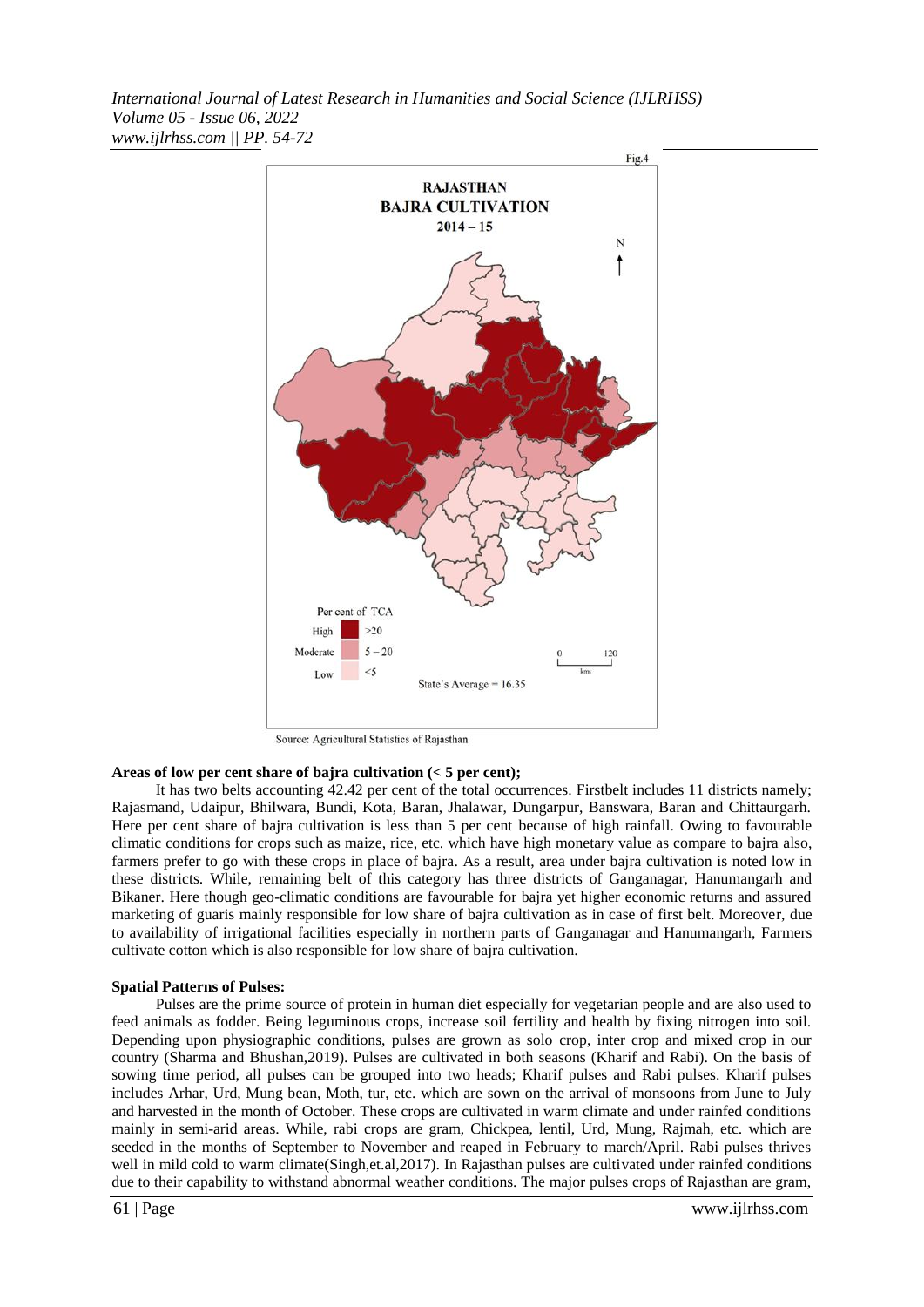*www.ijlrhss.com || PP. 54-72*

Moong, Moth, etc. There are 38,43,948 hectares under pulses cultivation which accounted for 15.01 per cent of the total cropped area, but it varies between 0.10 per cent in Banswara district and 36.99 per cent in Churru district. For explaining the distributionalpattern of pulses cultivation in Rajasthan fig. 5 is mapped which shows three categories;



Source: Agricultural Statistics of Rajasthan

# **Areas of high per cent share under pulses cultivation (> 20 per cent);**

5 out of 33 districtswhich form a continuous belt come under this category, comprising 15.15 per cent of the total occurrences. These districts are Bikaner, Churru, Nagaur, Pali and Ajmer. Here, major reasons for high share of pulses arevery low amount of rainfall, high temperature, sandy soils, low extent of irrigation, etc. Moreover, these are traditionally pulses growing areas and pulses are mainly grown either solo crop or mixed with wheat in rabi season.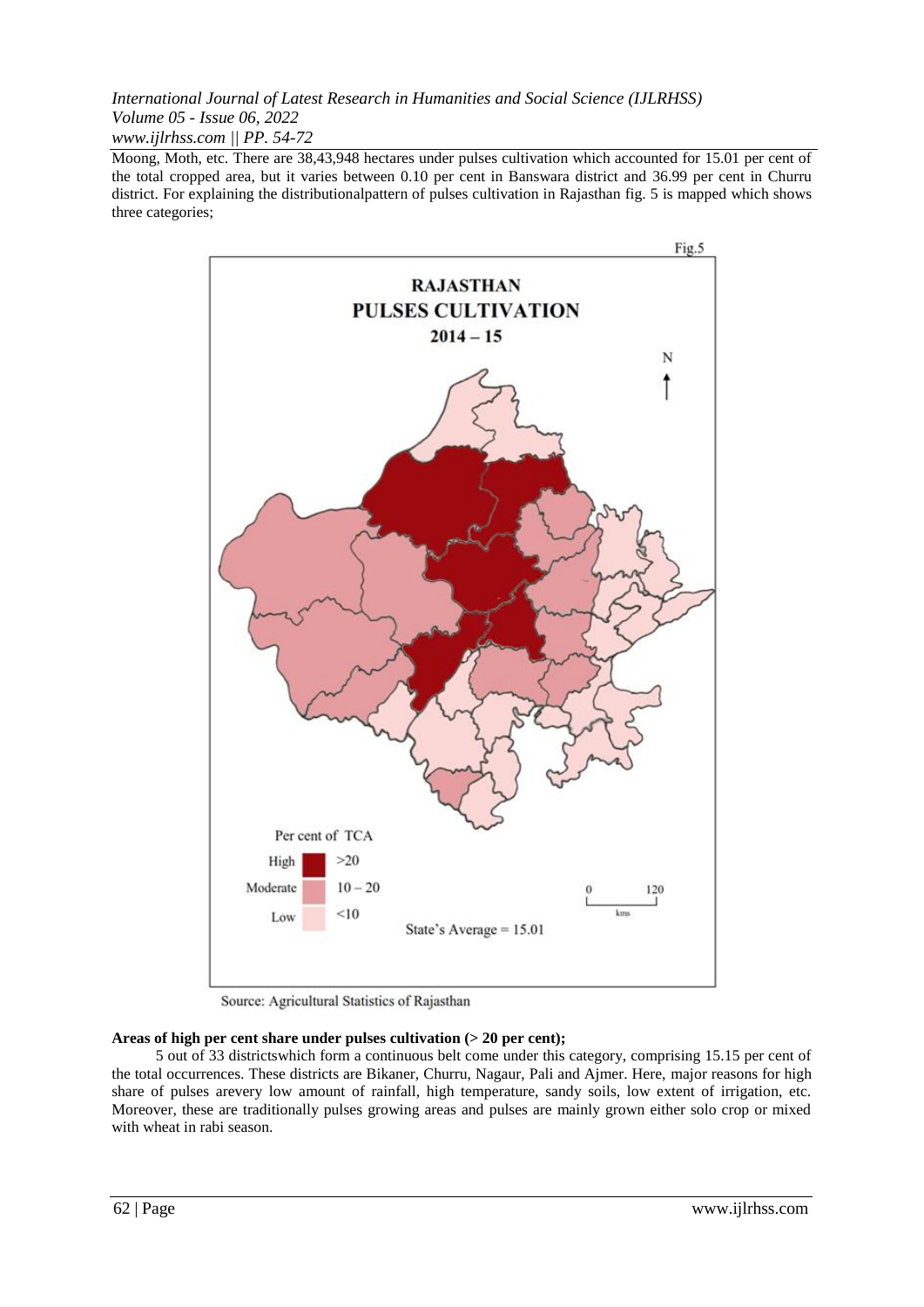## **Areas of medium per cent share under pulses cultivation (10 – 20 per cent);**

This category hasone elongated belt and two patches encompassing 33.33 per cent of the total occurrences. The belt includes 6 districts namely; Jhunjhunu, Sikar, Jaipur, Tonk, Bundi and Bhilwara. Due to predominance of bajra in kharif season and wheat in rabi season pulses are grown as secondary crops. The patch of western Rajasthan covers four districts of Jaisalmer, Jodhpur, Barmer and Jalor. Here, due to low rainfall pulses are preferred in winter season which require low moisture but major crops of these districts are guar and bajra which are sown during monsoon season because summers receive more rainfall than winters. Thus, the share of rabi crops is comparatively low than summer crops. While in the case of remaining patch of Dungarpur district owing to favourable climatic conditions such as comfortable temperature, high rainfall, fertile soils, moderate extent of irrigation, developed agricultural infrastructure, etc. more concentration of farmers is on maize, rice in kharif season and wheat, barley in rabi season rather than pulses. Hence the share of pulses is noted moderate in this category.

## **Areas of low per cent share under pulses cultivation (< 10 per cent);**

17 districts and 51.51 of total occurrences form this category. It is found in three belts and one patch. The first belt confines to eastern parts of the study region including the districts of Alwar, Bharatpur, Dausa, Karauli, S.Madhopur and Dhaulpur. Here, the share of pulses is low because of high rainfall, moderate extent of irrigation, predominance of maize, jowar, bajra inkharif season while wheat and oilseeds inrabi season. The second belt lays in southern parts covering districts of Sirohi, Rajasmand, Chittaurgarh, Udaipur, Partapgarh, Banswara, Kota, Baran and Jhalawar. These receive moderate to high rainfall, moderate to high fertile soils, moderate to high extent of irrigation. Owing to moderate to high rainfall these areas are not suitable for pulses and oilseeds thus, major cops are wheat and maize. Hence, the share of pulses cultivation is low. The third belt comprises extreme northern parts of Rajasthan having the districts of Ganganagar and Hanumangarh. These areas receive moderate rainfall, moderate extent of irrigation here wheat, cotton, guar are the predominant crops thus, farmers do not prefer pulses which resulted into their low share in the cropping pattern.

## **Spatial Patterns of Wheat:**

Botanically, the most widely grown wheat plant is known as *Trirticum Aestivum.* From archaeological records was cultivated in middle east about 10,000 years ago. It is fie staple food in most of the countries of the world. From international trade point of view wheat is the leading food grain. But in India it is second most important cereal crop after rice. It is rabi crop in our country which is sown in the commencing of the month of October/November and harvested in the starting of March/April. The sowing and harvesting time varies in different areas because of geo-climatic conditions (Ramadas, et.al, 2018). An ideal temperature for wheat cultivation varies between  $21^{\circ}$ c to  $26^{\circ}$  c and it should be low at the seeding time and comparatively high at the reaping time. Wheat requires 50 to 75 cm of annual rainfall, though it can be cultivated in areas with less amount of annual rainfall with proper irrigation. Kumar (2014) augmented that 5 to 7 watering are essential in areas with low amount of annual rainfall. It can be grown in clayey, loamy sand and sandy loam but it develops well in loamy soil. In Rajasthan, wheat cultivation is mainly restricted to areas with moderate rainfall or developed irrigational facilities.

Wheat has 12.54 per cent of the total cropped area under its cultivation in 2014-15, but it is not uniformly distributed in the study region. It is recorded as high as 34.09 per cent in Bundi district and as low as 0.79 per cent in Barmer district. To know factors responsible for great variations in the wheat cultivation in the study region fig. 6 and table. 2 are prepared which depict the following three categories;

## **High category of wheat cultivation (>15 per cent);**

This category comprises 19 districts containing 57.57 per cent of the total occurrences. It has one elongated belt and one patch. The belt has 17 districts namely; Banswara, Dungarpur, Partapgarh, Udaipur, Rajasmand, Bhilwara, Bundi, Kota, Baran, Jhalawar, S.Madopur, Karauli, Dausa, Dhaulpur, Bharatpur and Alwar. These districts are traditionally wheat growing areas, owing to ideal physio-socio-economic conditions such as relatively cool to warm temperature, moderate to high rainfall, moderate to high extent of irrigation, developing agricultural infrastructure, etc. While in northern patch of study region which has only two districts namely; Ganganagar and Hanumangarh, the reasons for high share of wheat cultivation are sandy to sandy loam soils, levelled sand dunes, moderate extent of irrigation, mechanised farming, large size of landholding, comparatively developed agricultural infrastructure, awareness among farmers, etc. all these factors have resulted into high share of wheat cultivation in this patch.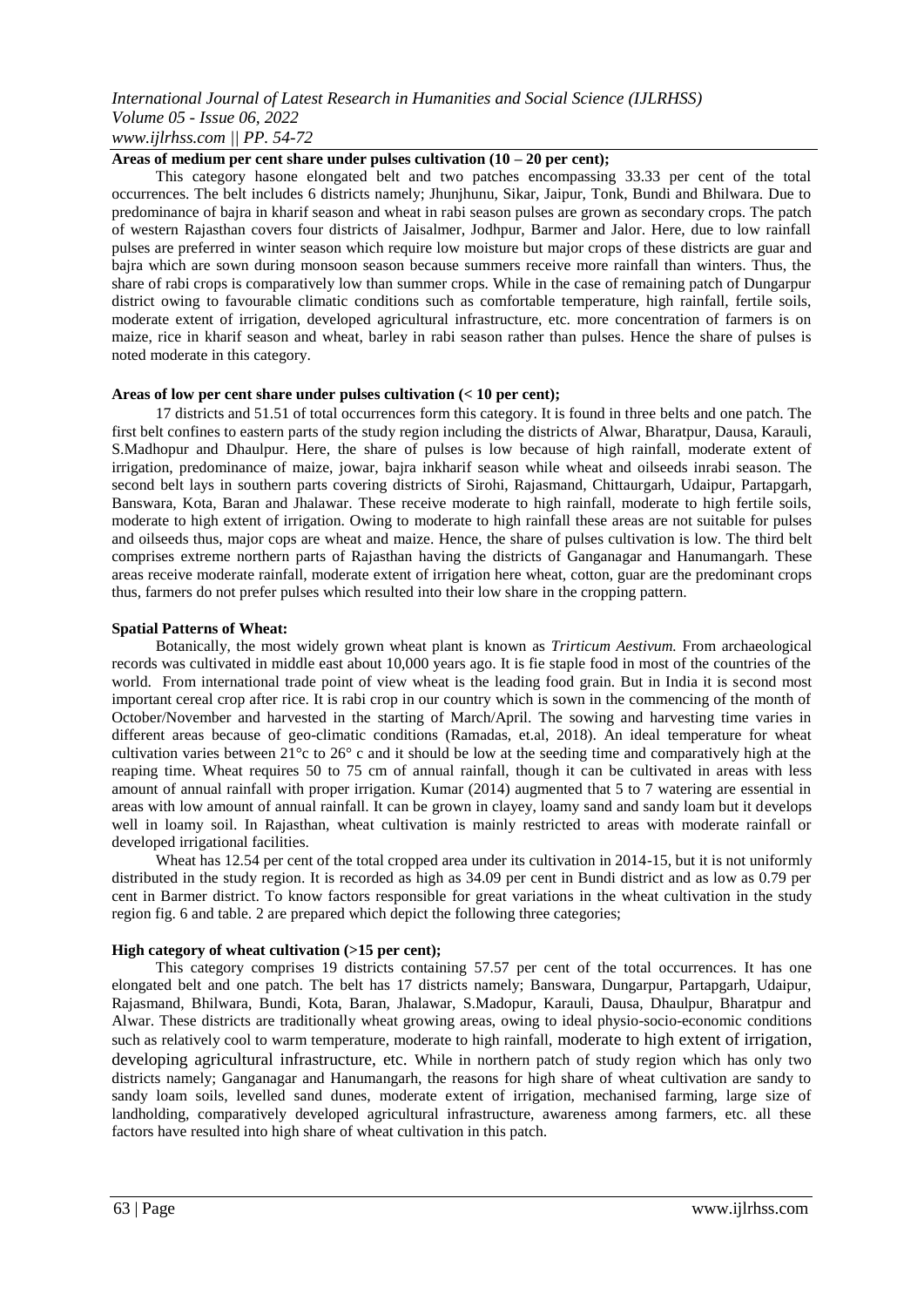

Source: Agricultural Statistics of Rajasthan

# **Moderate category of wheat cultivation (5-15 per cent);**

Seven districts form this category with 21.21 of the total occurrences. This category has one linear belt lying in north - east to south – westdirection and the districts included in this belt are Jhunjhunu, Sikar, Jaipur, Tonk, Ajmer, Pali and Sirohi. All these districts receive moderate rainfall varying between 40 to 60 cm, moderate extent of irrigation, loamy to sandy loam soils, occurrences of Aravallis, moderately developed infrastructure etc., which lead to moderate share of wheat cultivation.

## **Low share of wheat cultivation (< 5 per cent);**

Remaining seven districts forming a compact beltwith 21.21 per cent of the total occurrences fall in this category. Specifically, these districts are lying west of Aravallis, having semi- arid to arid climatic conditions, frequent occurrences of sand dunes, coarse sandy to fine sandy soils with low fertility, low extent of irrigation, low rainfall, traditionally bajra, guar, pulses and fodder growing predominant areas etc. which results into low proportion of wheat cultivation. These districts are Jaisalmer, Barmer, Jodhpur, Nagaur, Bikaner, Churu and Jalor.

## **Spatial Patterns of Spices:**

Annual herbs whose seeds and fruits are used in dried form referred as spices. Spices are the major part of Indian cuisine. In India flowers, fruits, leaves, roots, seeds of various plants are used as spices. For this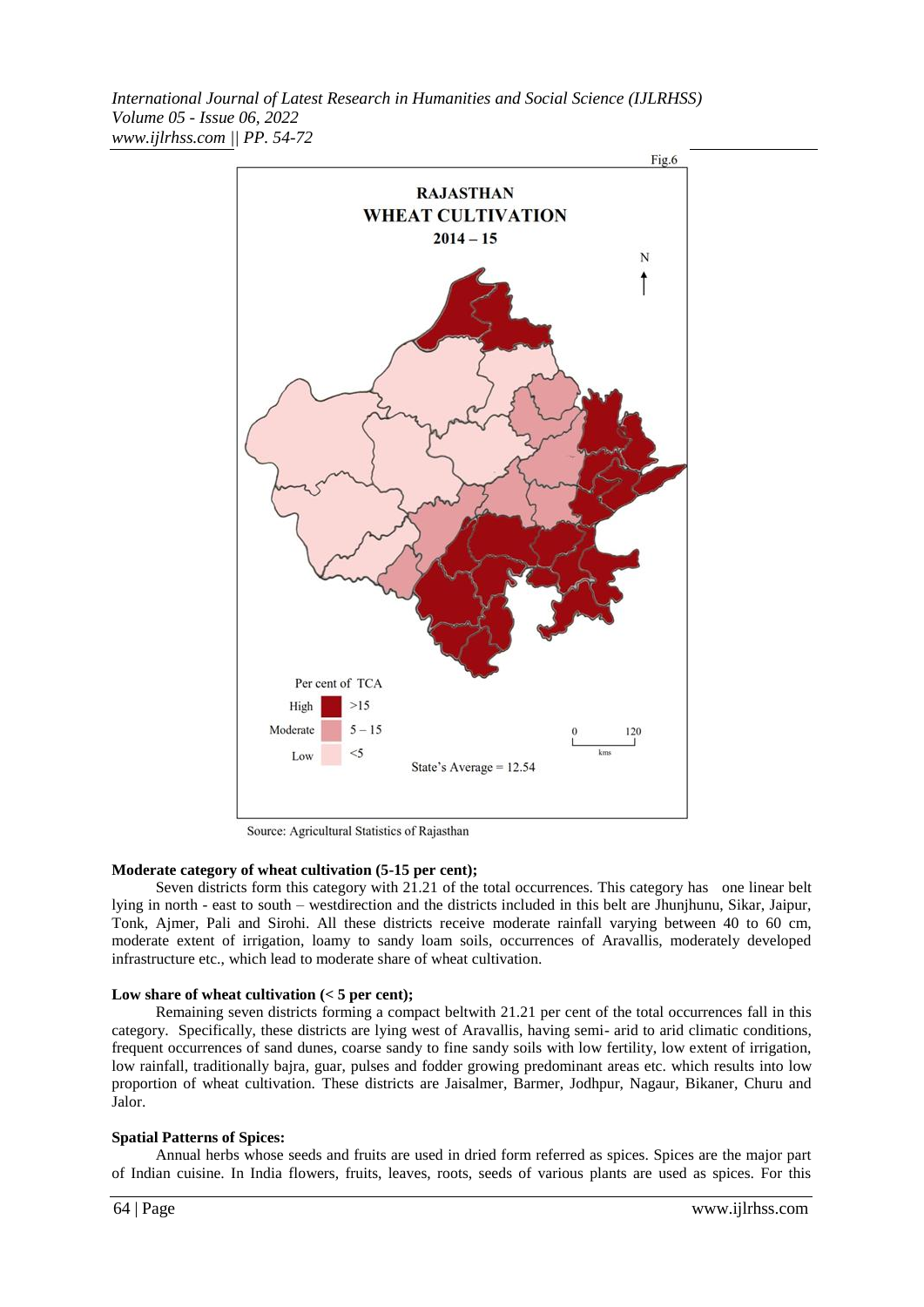purpose, a large variety of spices are grown in India and it is also known as "Land of Spices" (Sachan,et.al.,2020). Basically, there are 63 varieties of pulses are grown which includes pepper, cardamom, chillies, cumin, fennel, fenugreek, etc. Spices are mainly cultivated in arid & semi-arid zone of India and mainly includes the states of Rajasthan and Gujarat. These are also referred as "Seed spices bowl". In Rajasthan, these are grown under rain fed conditions. Spices require low amount of water and earns good profit. Hence in arid and semi-arid zone of Rajasthan spices are grown as compare to food crops.

Spices comprise of 3.52 per cent of the total cropped area of Rajasthan in 2014-15. It is recorded lowest of 0.10 per cent in Banswara district and highest of 17.22 per cent in Jhalawar district. To identify factors responsible for its heterogeneous spatial distribution, help is taken from fig. 7 which depicts following three categories;

## **High category of spices cultivation (> 3 per cent):**

There are two belts in this category. First belt occupies extreme western parts of Rajasthan including districts of Jaisalmer, Barmer, Jodhpur, Jalor, Pali, Nagaur and Sirohi. Here, high temperature, low rainfall, coarse sandy to sandy soils, frequent occurrences of sand dunes, inadequate irrigational facilities, etc. enthuse the farmers to grow spices which are suitable for these adverse climatic conditions such as chillies, cumin, fenugreek, etc. Whereas second belt covers the extreme southern parts comprising the districts of Chittaurgarh, Kota, Jhalawar, Baran and Partapgarh. Owing to relatively high amount of rainfall, fertile soils, high extent of irrigation and traditionally spices growing areas, etc. lead to high proportion of the total cropped area under spices. Here, mainly garlic, ajwain, ginger, coriander, etc. are grown on commercial scale.



Source: Agricultural Statistics of Rajasthan

## **Moderate category of spices cultivation (1-3 per cent):**

This category includes 8 districts namely; Bikaner, Churu, Jhunjhunu, Sikar, Ajmer, Bhilwara, Rajasmand and Bundi. These are also traditionally spices growing areas but owing to high share under bajra and fodder crops, the share of spices is noted moderate and their share varies between 1to 3 per cent.

#### **Low category of spices cultivation (< 1 per cent):**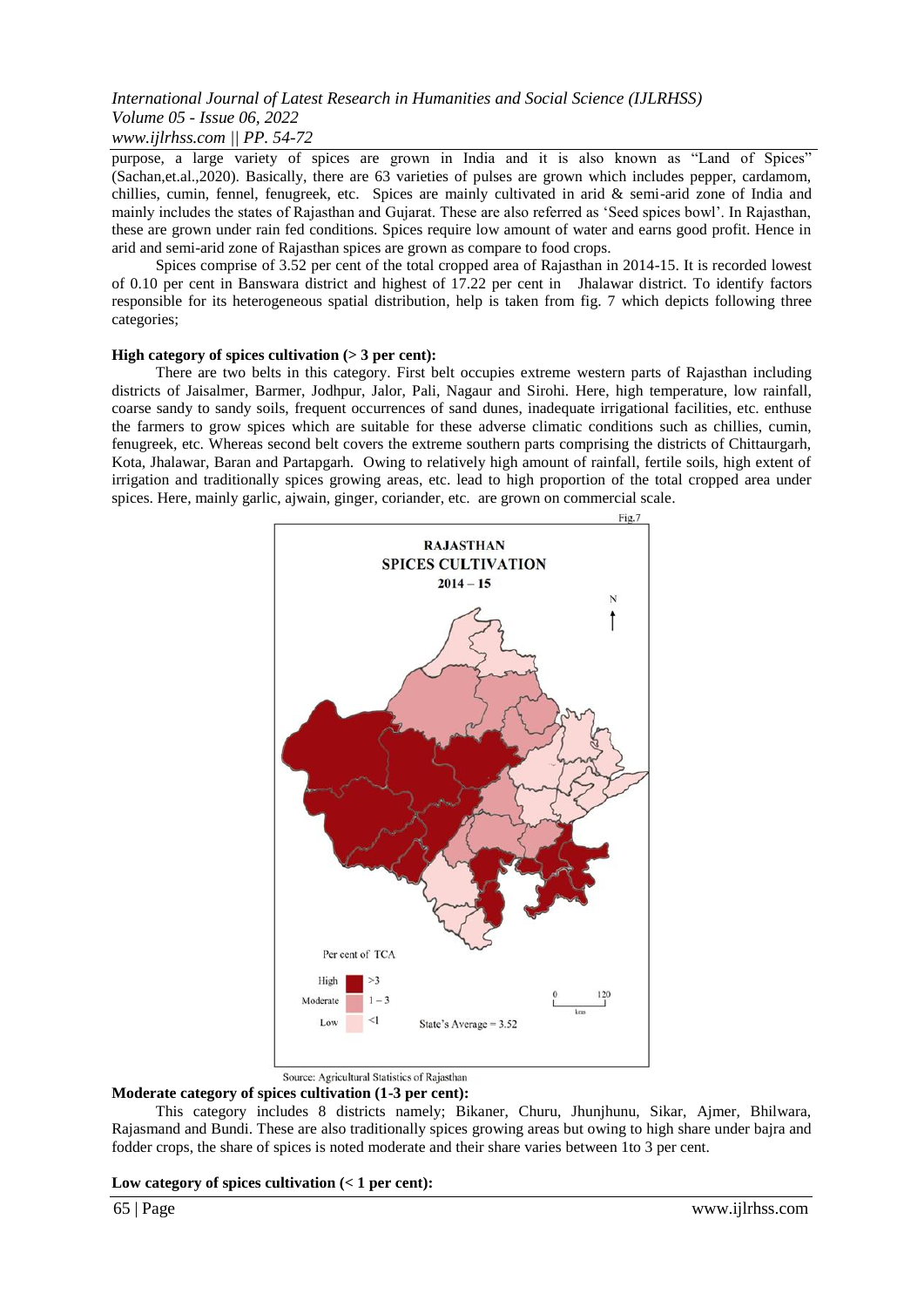*www.ijlrhss.com || PP. 54-72*

Remaining 13 districts fall in low category, containing 39.39 per cent of the total occurrences. These districts are Ganganagar, Hanumangarh, Alwar, Dausa, Jaipur, Bharatpur, Tonk, Dhaulpur, S.Madhopur, Karauli, Dungarpur, Banswara and Udaipur. In districts of Ganganagar and Hanumangarh due to predominance of guar, wheat, cotton, etc., area under spices is negligible. In rest of the districts of this category, the share of spices is low because of idealgeo-climatic conditions supplemented by irrigational and marketing facilities for maize, rice and oilseeds, the farmers give less preference to the cultivation of spices. As a result, significant area is given to maize, rice, oilseeds, etc. which leads to insignificant share of spices.

# **Spatial Patterns of Maize:**

Maize is third most important cereal crop in the world after wheat and rice. Firstly, it was domesticated in Latin America but later on in Indian cropping pattern it was introduced by Portuguese in  $17<sup>th</sup>$  century. Basically, it is of two types; yellow maize and white maize. Traditionally, Yellow maize is used as a fodder crop for animals while white maize as a food crop for human consumption, even it is used as a raw material in food processing industries. Due to its predominant position it is referred as "queen of cereals" (Pillai,2014). Maize is considered as most versatile crop because of its great potentiality to adapt climate change. Kumar et.al, (2013) described in their report that due to its versatile characteristics it is famous crop all over the world and is cultivated in tropical, sub-tropical and temperate regions. Gao,et.al, (2021) also mentioned that maize can be cultivated in all types of soils and agro-climatic conditions. It blossoms well in temperature ranging between 20° c and 27° c, moisture requirement from 50 to 100 cms , water should not stand in the field, soil with pH value between 7.5 to 8.5, etc. and generally 5 to 6 watering in low to moderate precipitation areas.

Maize occupies 3.50 per cent of the total cropped area in 2014-15 but varies greatly with highest per cent of 51.20 in Udaipur district and negligible in north- western parts of Rajasthan. Fig. 8is mapped to show the spatial patterns of maize cultivation. It portrays threecategories which are discussed below;

## **Areas of high per cent share under Maize cultivation (>10 per cent);**

It comprises of 8 districts namely; Partapgarh, Udaipur, Chittaurgarh, Banswara, Dungarpur, Rajasmand, Sirohi and Bhilwara. This belt lies in extreme southern parts of the study region. Here, per cent share of maize cultivation is more than 10 percent. Main reasons for high share of maize cultivation are sandy loam to loamy soils, moderate to high rainfall, gentle gradient of terrain, moderate to high extent of irrigation, developed agricultural infrastructure, etc. which offer ideal conditions for maize. Moreover, farmers grow maize on gentle slopes and rice in flat lands. All this resulted into high per cent share under its cultivation.

## **Areas of Moderate per cent share under maize cultivation (1 - 10 per cent);**

Seven districts form this category which lay between high and low categories of maize cultivation. These districts are Pali, Ajmer, Tonk, Bundi, Baran, Kota and Jhalawar. Here share of maize is between 1-10 per cent. though these are traditionally maize growing areas yet maize is not a major crop because of competition from jowar, oilseeds and spices. The above mentioned factors are responsible for medium proportion of area under maize cultivation.

## **Areas of low per cent share under maize cultivation (< 1 per cent);**

Remaining 5 districts which account for15.15 per cent of the total occurrences fall in low category. These districts are Jaipur, Alwar, Dausa, Karauli and S. Madhopur. In these districts area under maize cultivation is below 1 per cent of the total cropped area. These districts are largely confined to eastern Rajasthan. Here farmers prefer pulses, bajra and oilseeds cultivation owing to favourable geo-climatic conditions and as a result, area under its cultivation is noted low.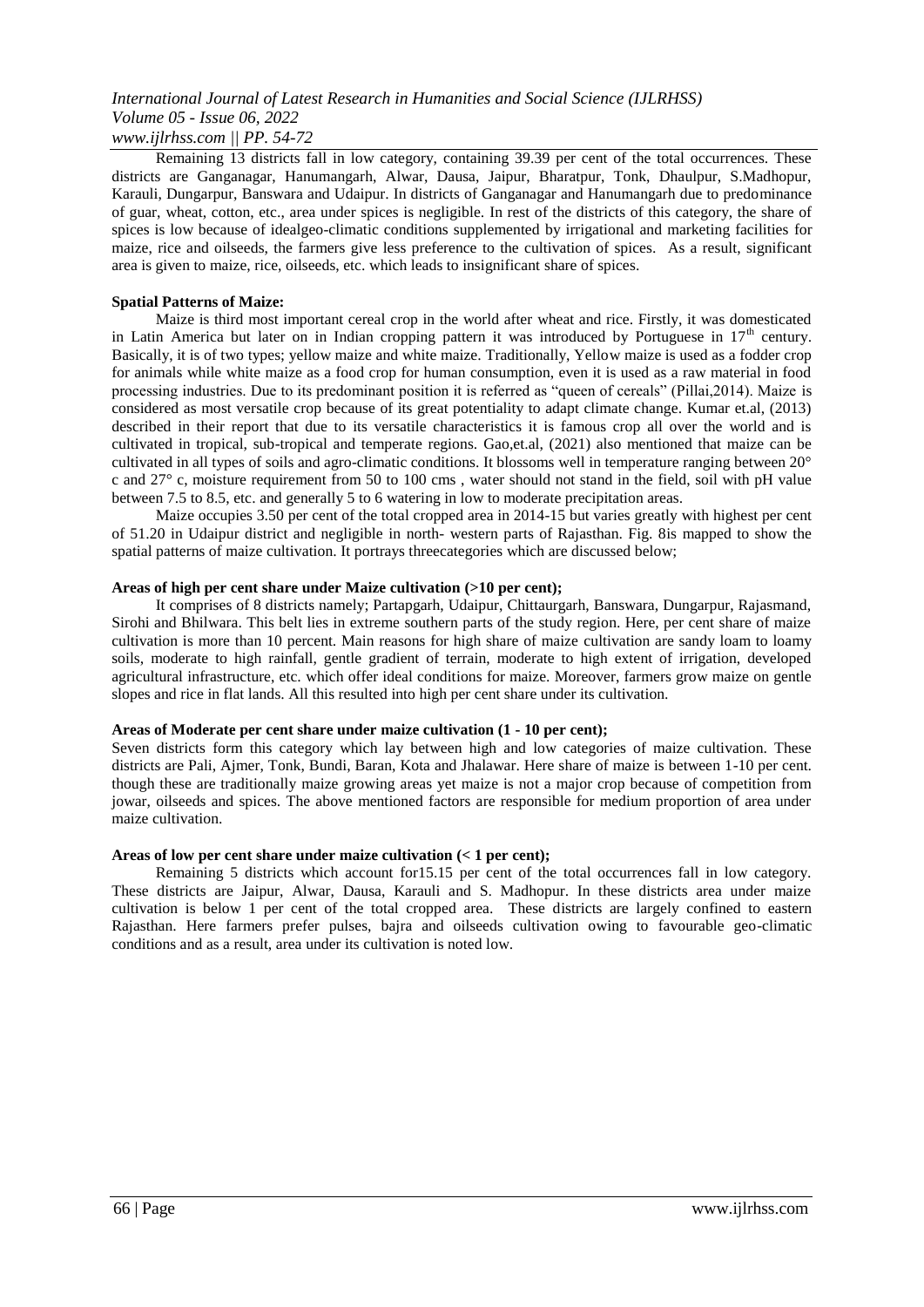

Source: Agricultural Statistics of Rajasthan

#### **Areas of no maize cultivation:**

Remaining 12 districts with 36.36 of the total occurrences. This category is large in respect of number of districts as well as in area. The districts fall in this category are Bikaner, Ganganagar, Jaisalmer, Jodhpur, Barmer, Jalor, Nagaur, Sikar, Jhunjhunu, Bharatpur and Dhaulpur. Except Bharatpur and Dhaulpur all the districts lie in the north –western parts of Rajasthan. Here owing to adverse climatic conditions with inadequate irrigational facilities maize cultivation is not feasible. Hence, noted no share of maize cultivation.

#### **Spatial Patterns of jowar:**

It is major crop of hot semi-arid region which has the potentiality to survive under adverse climatic conditions(Das,2015). It is used as both fodder and feed. Climatic conditions for its successful cultivation are temperature ranging from 15° c to 40° c and annual rainfall between 400 to 1000 mm, though jowar cannot survive under water logging conditions at any stage of growth. It can grow in variety of soils, but clayey loam is ideal soil for its cultivation andis grown throughout the year. In Rajasthan, it is a kharif season crop and sown during June to July.

During 2014-15 in Rajasthan, jowar has 2.44 per cent of the total cropped area under its cultivation. Its cultivation is highest of 20.88 per cent in Ajmer district while it is negligible particularly in north -western parts of the study region. Fig. 9 and table 1 yield three categories which are as follow;

#### **High category of jowar crop (> 5 per cent):**

It covers central parts of the study region comprising 5 districts namely; Pali, Ajmer, Tonk, Bhilwara and Rajasmand. Here share of jowar crop is over 5 per cent.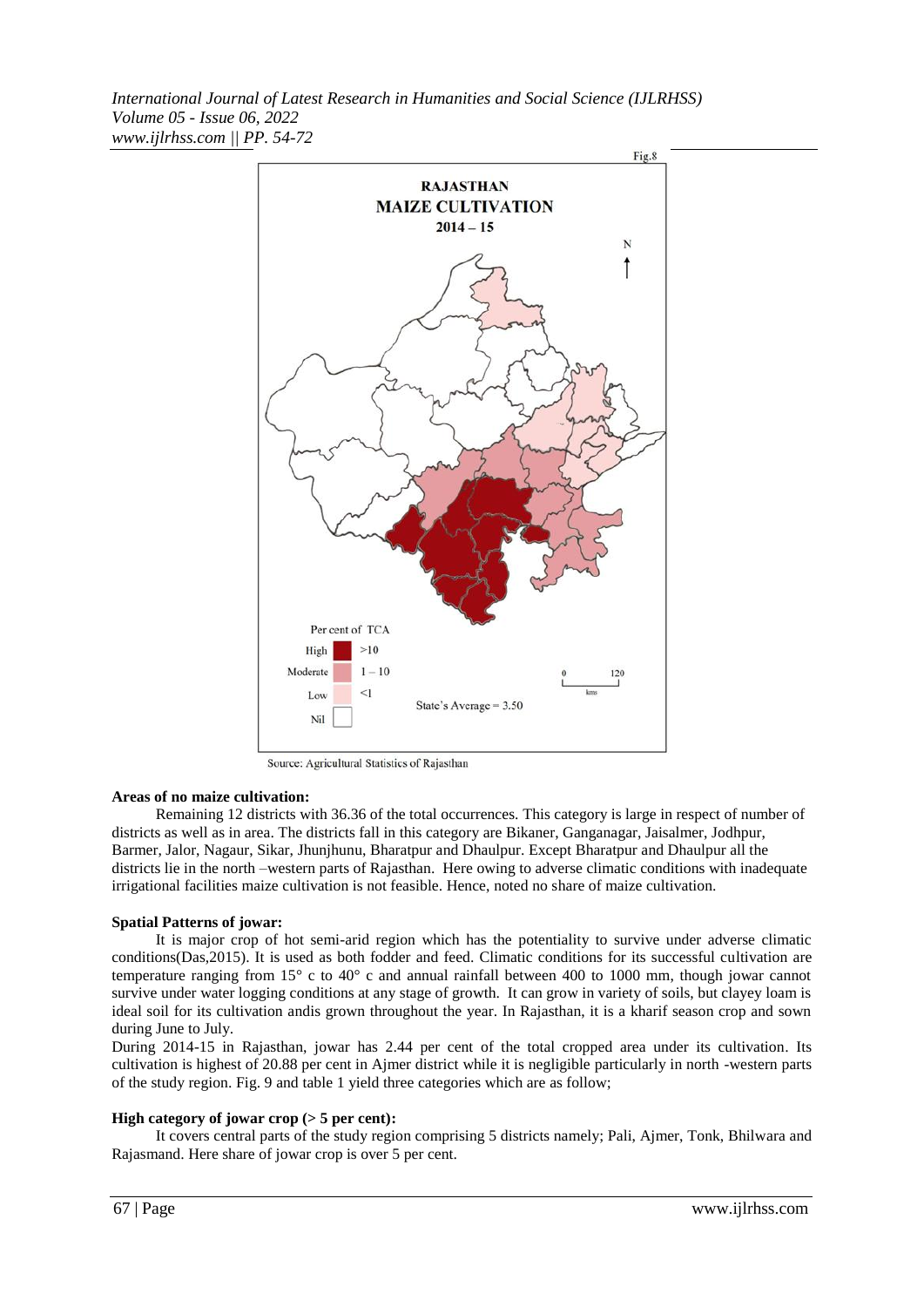

Source: Agricultural Statistics of Rajasthan

The responsible reasons for high per cent share of its cultivation are moderate to high rainfall, existence of Aravallis, moderately developed agricultural infrastructure, etc. which offer ideal growing conditions for its cultivation as compare to bajra and maize. Thus, famers prefer to grow jowar as a main crop which leads to high per cent share of area under its cultivation.

## **Moderate category of jowar crop (1-5 per cent):**

It has 9 districts which are dispersed into two belts and these surround the high category on two sides. Basically, high category separates moderate category into two belts: one towards north and second towards the south.The northern belt comprises districtsof Jodhpur, Nagaur, Jaipur, Alwar, Bharatpur and Dausa. In this belt, the proportion of jowar decreases with decrease in rainfall, because as rainfall decreases area under bajra and guar cultivation starts increasing. The southern belt includes districts of Udaipur, Chittaurgarh and Sirohi. Here owing to high rainfall, irrigational facilities, etc. the proportion of maize and rice is high because these crops require more moisture than jowar, i.e. why thejowar cultivation captures moderate proportion. Hence, because of these different factors in these two belts have led to moderate share of jowar cultivation.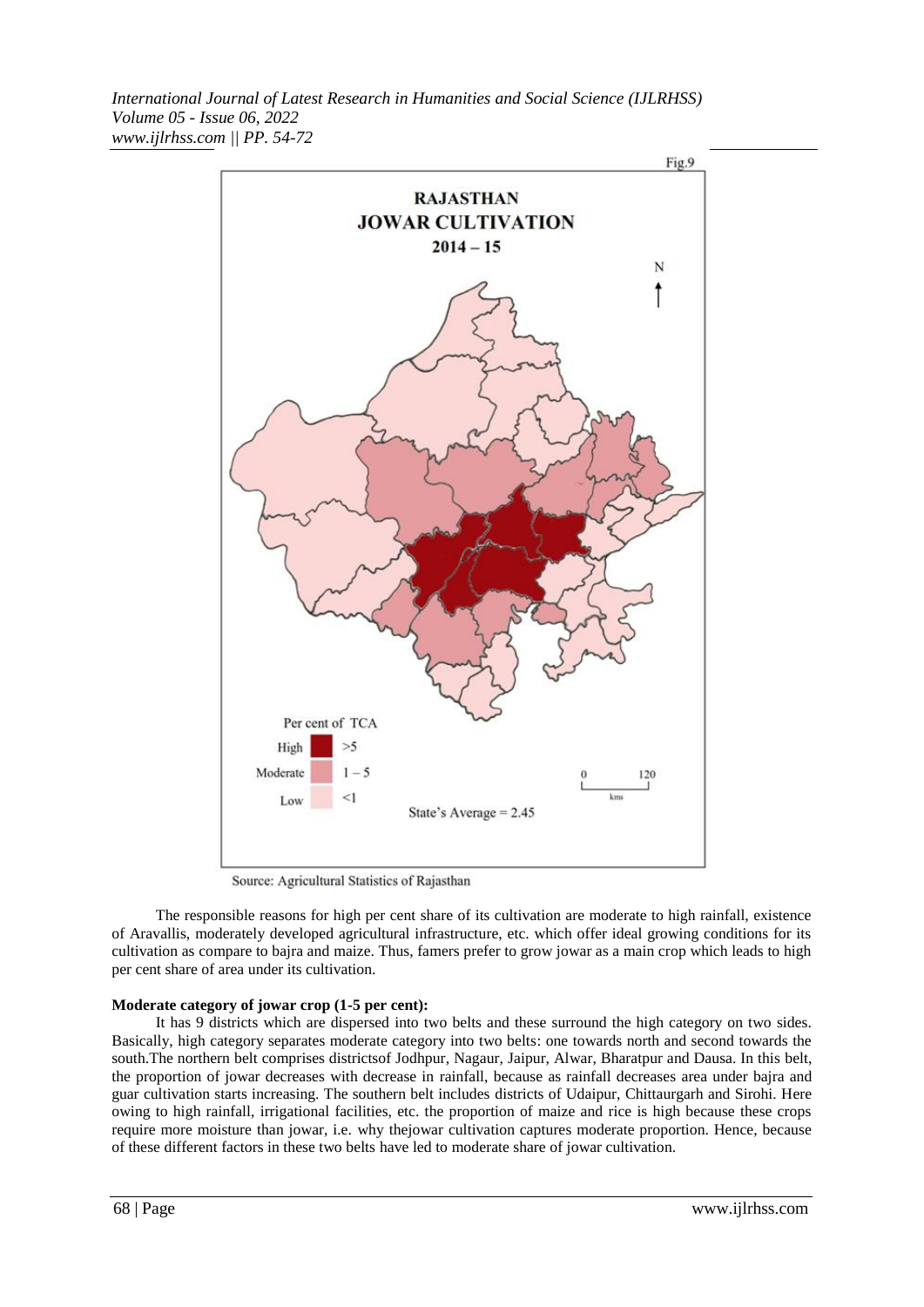**Low category of Jowar crop (< 1 per cent):**

Remaining 19 districts are included in this category which cover the north-western, eastern and extreme southernparts of Rajasthan. There are threebelts of low category. First belt hasdistricts of Ganganagar, Hanumangarh, Bikaner, Churru, Jhunjhunu, Sikar, Jaisalmer, Barmer and Jalor. These districts belong to arid zone of Rajasthan and here bajra and guar crops are so successful because of their less water requirements than jowar, thus farmers do not prefer jowar but bring more area under guar and bajra which resulted into low share of jowar. Second belt has districts of Bundi, Jhalawar, Kota, S.Madhopur, Karauli, Dhaulpur and Baran. Owing to high rainfall complemented with developed agricultural infrastructure and irrigational facilities maize and oilseeds are the major crops of this belt. Because jowar needs comparatively less rainfall than maize, thusit cannot be grown as successfully as maize in kharif season and it resulted into its negligible share in the cropping pattern. While in case of third belt which covers three districts namely; Dungarpur, Partapgarh and Banswara, responsible reasons for low share of jowar are predominance of rice and maize crop due to high rainfall and high extent of irrigation. Therefore, farmers in this belt prefer to grow more profitable and suitable crops like maize and rice rather than jowar, hence, area under its cultivation is noted low.

## **Fodder crops:**

Fodder crops are crops that are mainly grown to feed the animals. These include a large number of crops such as bajra, sorghum, maize, cowpea, guar, barley, etc. There are some of the fodder crops which are valued for fodder as well as food and are referred as "dual purpose crops" (Sharma,2012). For instance, bajra crop which is grown as a food grain and green fodder. In Rajasthan, fodder crops are cultivated in arid and semi-arid regions of Rajasthan to feed animals.

Area under fodder crops is 2.44 per cent during the present investigation period in Rajasthan,though it is not significant yet widely scattered in the study region with maximum share of 8.29 per cent in Banswara district and lowest share of 0.25 per cent in Sikar district. To do the in-depth study of spatial variations of fodder crops fig. 10 is mapped which is separated into three categories and these are given below;

# **Category of high share of fodder crops (> 3 per cent):**

This category comprises of 16 districts namely Sirohi, Pali, Ajmer, Jaipur, Bhilwara, Rajasmand, Chittaurgarh, Partapgarh, Dungarpur, Banswara, Bundi, Baran, Dausa, Bharatpur and Dhaulpur.Here the per cent share of fodder varies from 3.51 in Jaipur to 8.29 per cent in Dhaulpur districts.The reasons for high share of fodder crops are stall feeding of the livestock, more per cent share of cows and buffalos, irrigational facilities, etc.

## **Moderate share of fodder crops (1-3 per cent):**

Twelveout of 33districts form this category. It has two belts and number of patches which are scattered in different parts of study region. First belt covers the districts of Jhunjhunu, Sikar and Nagaur. Here, some farmers grow fodder for stall feeding the animals. The second belt includes the districts of Ganganagar and Hanumangarh which are lying in the extreme northern parts here also stall feeding of animals is prevailing among the farmers where irrigation facilities are available and mostly these are bordering areas with Punjab and Haryana.There are four patches of this category which mostly lying in southern and eastern parts. Districts fallings in these patches are Barmer, Jalor, Udaipur, Jhalawar, Baran, Tonk and Alwar.

## **Low share of fodder crops (<1 per cent):**

Rest of the 5 districts fall in this category forming one compact belt and one small patch. Districts include in thebelts are Jaisalmer, Bikaner, Churu andJodhpur. Here due to arid climatic conditions cultivation of bajra and guar is feasible because of their tolerance to such adverse climatic conditions. Thus, farmers are using residue of these crops to feed the animals.Moreover, farmers are also economically not much stronger and as a result very less number of farmers grow fodder to feed their livestock and most of the farmers follow the grazing tradition. As a result, low proportion of the total cropped area is noted under fodder cultivation. The patch of this category which contains Karauli district is in extreme parts of the study region here only 0.09 per cent area is under its cultivation.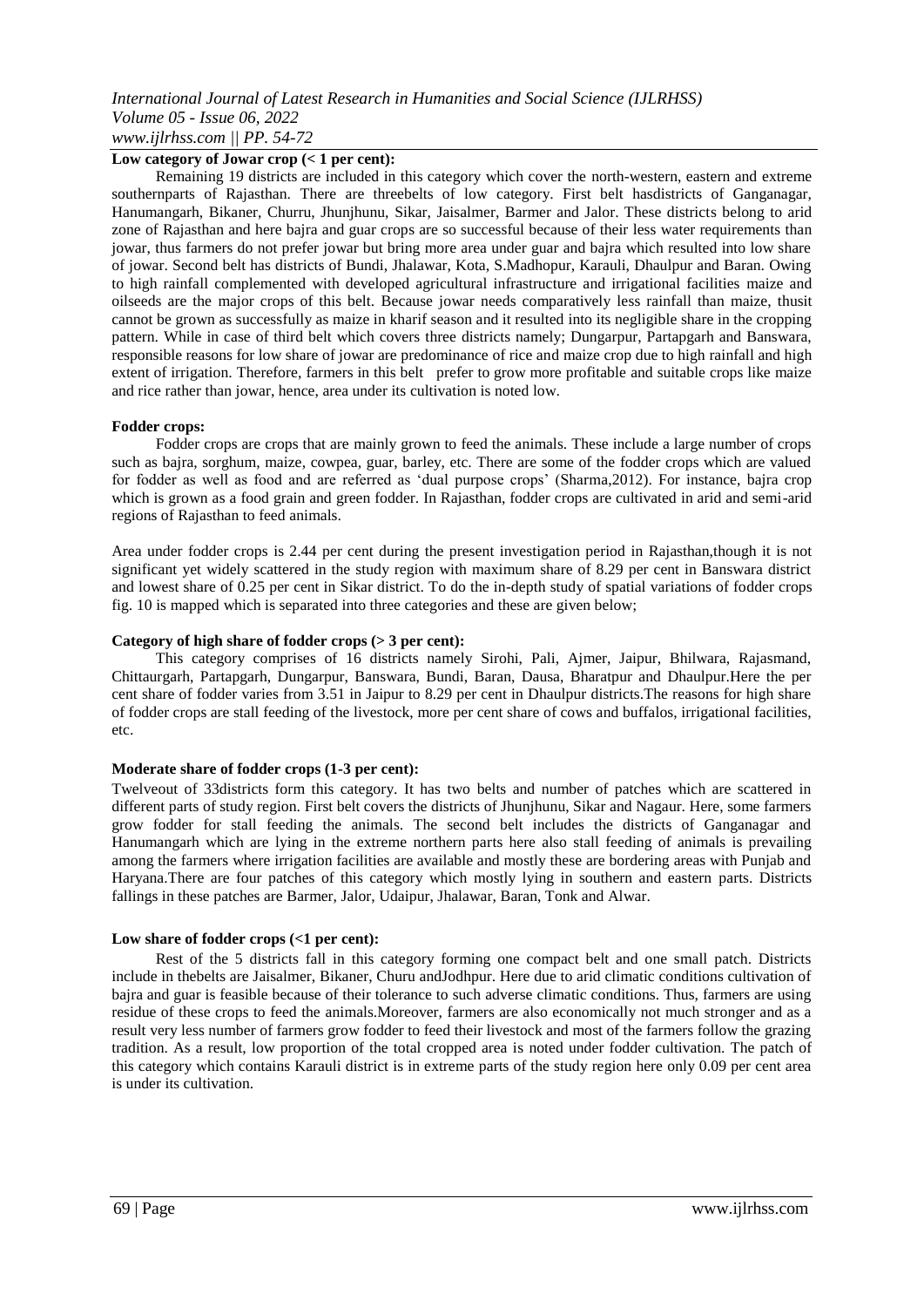

Source: Agricultural Statistics of Rajasthan

## **Other crops:**

Crops involved under head of other crops are cotton, rice, barley, fruits, vegetables, sugarcane, sanhemp, mesta, tobacco, etc., and these combindly cover the 5.57 per cent of the total cropped area in Rajasthan during 2014-15. These crops occupy very insignificant area under their cultivation, individuallyand are mainly grown for domestic purposes in whole Rajasthan with some exceptions.Among other crops, cotton being an insignificant crop of Rajasthan covering only 1.80 per cent area of its cultivation in 2014-15. The distributional patterns of it is highly variable because it varies from lowest of 0.0002 per cent in Dhaulpur district and highest of 11.46 per cent in Hanumangarh district.Next crop is barley, state average of barley cultivation is 1.08 per cent which shows it is minor crop of the study region. Rice is also holding an insignificant position in Rajasthan with exception of some extreme southern districts.It is negligible in north western Rajasthan where it occupies as high as 9.40 in Dungarpur district in southern Rajasthan**.** Under the other crops head the next are fruits & vegetables, whichcombindly cover 0.77 per cent of the gross cropped area including the mango, oranges, melon, musk melon and tomatoes, potatoes, etc. Sugarcane comprisesof only0.05 per cent area of the total cropped area under its cultivation and is mainly concentrated in extreme southern parts of Rajasthan. It is grown as a minor crop in these districts. Remaining crops such as tobacco, sanhemp, mesta,etc. also have an insignificant area under their cultivation. Thus, the cultivation of other crops is done on small scale but is of local/ regional significance. farmers grow these crops on small patches in their land holdings for their domestic consumption.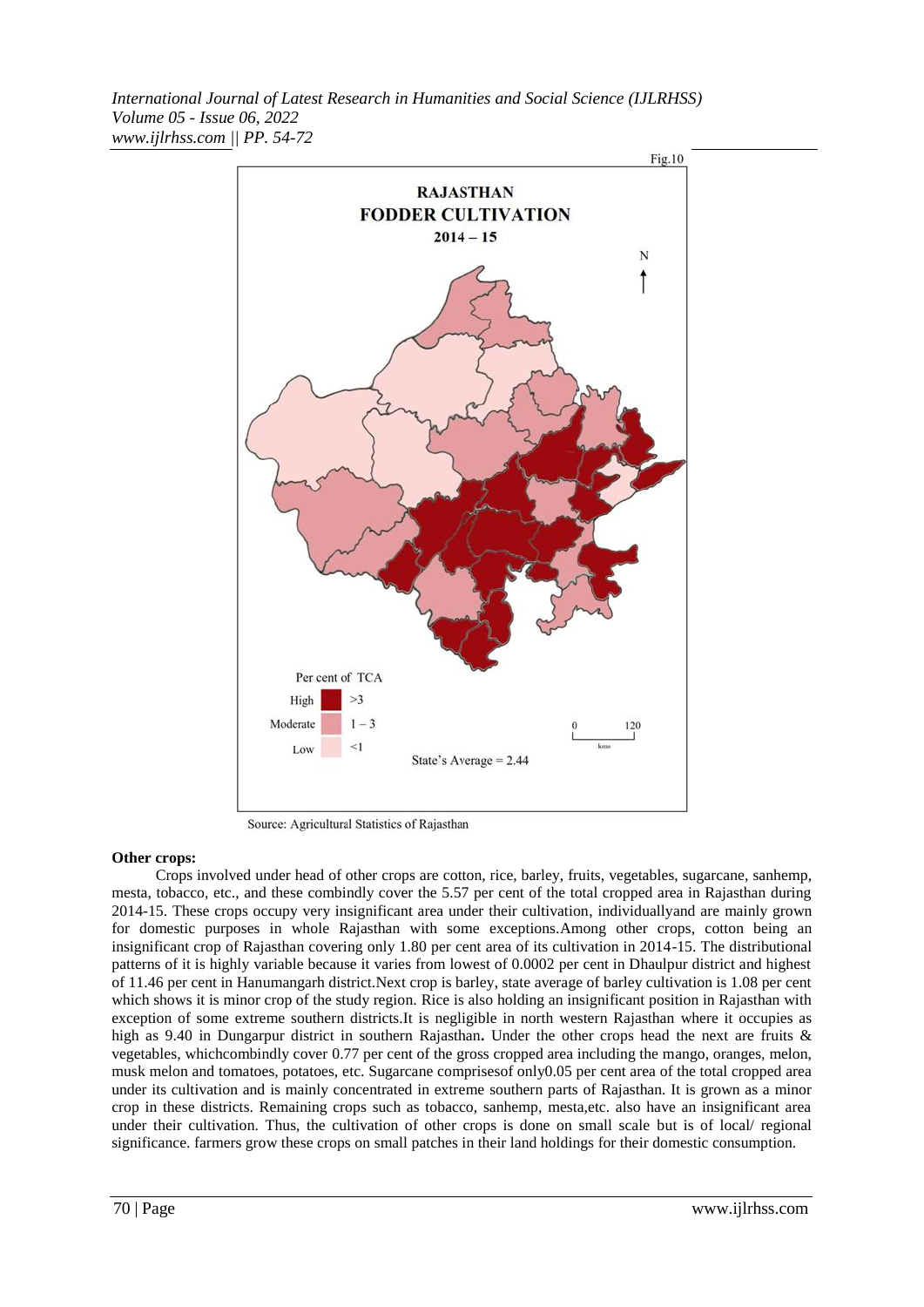#### **Conclusions:**

The study has deduced from the above discussion that Rajasthan has diversified cropping pattern owing to contrasts in physical environment and much proportion of the total cropped area in overall cropping pattern under rain fed crops. Fig. 1 reflects that oilseeds, guar, bajra, pulses, fodder crops, etc. are the main kharif crops and wheat is the main rabi crop of existing cropping pattern of the study region in 2014-15. Oilseeds are the first ranking crops of Rajasthan and mainly concentrated in eastern parts of the study region with over 20 per cent share in the cropping pattern. Their per cent share generally decrease from east to west with certain exceptionslargely because of the geo- climatic conditions.Guar and Bajra are also the prominent crops occupying 19.00 per cent and 16.35 per cent, respectively. Spatial patterns of guar and bajra negatively corelated with patterns of rainfall and development of irrigation. Areas with deficient rainfall and less developed irrigational facilities,especially north-western parts have high proportion of area under guar and bajra. While rest of the state hasmoderate to less proportion of area under guar and bajra cultivation. The extreme northern and south-eastern parts with exception of Dungarpur district have low per cent share under pulses due to predominance of cotton, wheat, bajra and oilseeds, etc. While, remaining Rajasthan has moderate to high per cent share area under pulses cultivation.Areas with high amount of rainfall supplemented by developed agricultural infrastructure and irrigational facilities have high share of wheat cultivation. Whereas areas with inadequate rainfall and less developed irrigational facilities have low share of wheat cultivation. In rest of the districts which are lying between low and high categories, share of wheat cultivation is moderate. Maize cultivation has high per cent share in the cropping pattern in districts mainly confine to the extreme southern parts of the state with relatively high rainfall and developed agricultural infrastructure. While, rest of the districts owing to moderate to low rainfall with moderate to low development of irrigational facilities, etc. haveregistered moderate to negligible share of maize cultivation. Spices has 3.52 per cent share in the cropping pattern with highest of 17.22 per cent in Jhalawar district and lowest of 0.04 per cent in Dhaulpur district. Spatial patterns of bajra and jowar cultivation have negative relationship among them. In areas of high share of bajra cultivation, share of jowaris low to moderate. While in areas of low share of bajra cultivation, it occupies more area. Though jowar is a crop of dry area yet it requires more rainfall than bajra. Rice, cotton, fruits, vegetables, sugarcane, barley, etc. are the crops which have insignificant share in the cropping pattern and encompassing less than 1 per cent area under their cultivation, individually. These crops are grown mainly for domestic consumption with some exceptions. Thus, it has been concluded that Rajasthan has diversified cropping pattern with variety of crops.

## **References**

- [1]. Agricultural Statistics: 2014-15, Directorate of Economics & Statistics, Jaipur, Rajasthan.
- [2]. Chouhan, T.S. (1987), "Agricultural Geography: A case Study of Rajasthan State", Academic Publications, Jaipur, pp. 261-267.
- [3]. Das, Varun Kumar (2015), "Total Factor Productivity Growth of Jowar and Bajra in India: A Comparative Analysis Using Different Methods of TFP Computation", Agricultural Economics Research Review, pp. 293-299.
- [4]. Jha,et.al(2012), "Edible oilseeds supply and demand scenario in India: Implications for policy", Indian Agricultural Research Institute, New Delhi, pp. 1-6.
- [5]. Kharkwal, S.C. (1993), "Physical Cultural Environment and Development in U.P, Himalaya", Nutan Publications, Delhi, pp. 105-125.
- [6]. Khatik,et.al (2012), "Knowledge of Improved Rice Production Technology by the farmers in Dungarpur District of Rajasthan", Rajasthan Journal of Extension Education, pp.97-101.
- [7]. Kumar, et.al(2013) , "Assessment of the Maize Situation Outlook and Investment Opportunities in India", A Report submitted to National Academy of Agricultural Research Management, New Delhi.
- [8]. Kumar, et.al, (2021), "Variability and Sources of Output Growth in Major Oilseeds of Rajasthan", Economic Affairs, vol. 66, pp.71-77.
- [9]. Kumar, Manoj (2014), "Major Crops in Jhunjhunu Region, Rajasthan" International Journal of Geology, Agriculture and Environmental Sciences, Vol. 2, pp. 43 - 47.
- [10]. Kumar, Sunil and Kumar, Anuj(2018), "Analysis of oilseed crops: A Scenario in Rajasthan" Inspira Research Association, Jaipur, pp. 186-192.
- [11]. Mandal, Raju and Bezbruah(2013), "Diversification of Cropping Pattern: its Determinants and Role in Flood Affected Agriculture of Assam Plains", Indian Journal of Agricultural Economics, Vol. 68, pp.169-180.
- [12]. Patodiya, R.S. (2015), "Inter-decadal Changes in Cropping Pattern and Relative Shifts in Favour of Superior Crops in Rajasthan", vol.10,pp. 81-85.